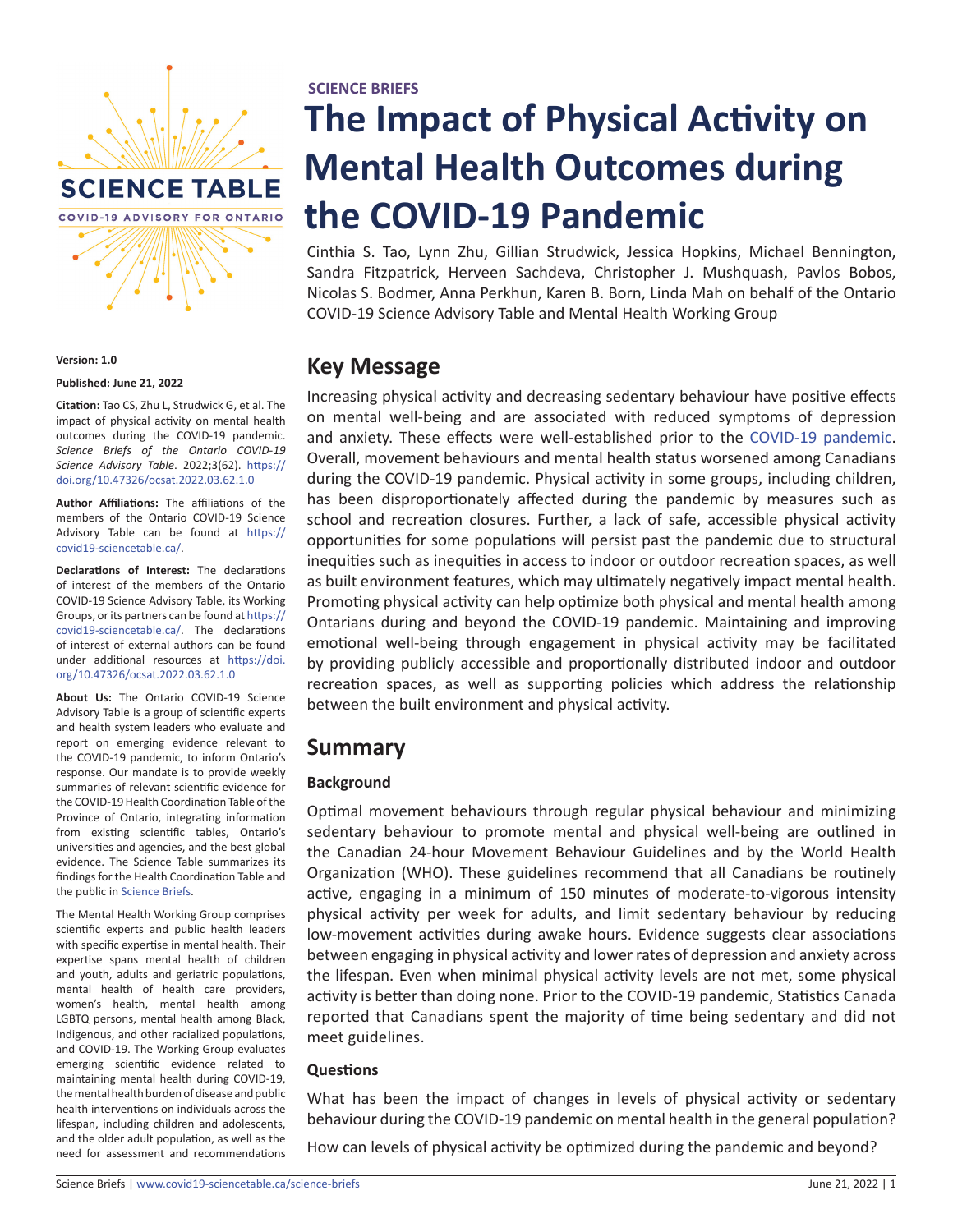#### **Findings**

regarding the mental health of communities and populations disproportionately impacted by COVID-19, including Black, Indigenous, and other racialized populations. The Working Group reports its findings to the public and the Science Table. Its findings are also summarized in [Science Briefs.](http://www.covid19-sciencetable.ca/sciencebriefs)

**Correspondence to:** Secretariat of the Ontario COVID-19 Science Advisory Table [\(info@covid19-sciencetable.ca](mailto:info@covid19-sciencetable.ca))

**Copyright:** 2022 Ontario COVID-19 Science Advisory Table. This is an open access document distributed under the terms of the [Creative Commons Attribution License](https://creativecommons.org/licenses/by/4.0/), which permits unrestricted use, distribution, and reproduction in any medium, provided that the original work is properly cited.

The views and findings expressed in this Science Brief are those of the authors and do not necessarily reflect the views of all of the members of the Ontario COVID-19 Science Advisory Table, its Working Groups, and its partners.

Patterns of declining rates of physical activity worsened during the COVID-19 pandemic, as Ontarians and other Canadians were significantly less active and even more sedentary. Studies have associated these rapid declines with pandemic-related measures, including closures of schools and recreation. However, physical activity patterns across Ontario's diverse population prior to and during the COVID-19 pandemic are demonstrative of inequities in the availability of supports needed by Ontarians to maintain, re-engage, start and sustain regular performance of optimal movement behaviours, with some demographic groups having fewer resources (such as living in crowded or small spaces, lack of private yard/green space, inadequate childcare or caregiving support) to engage in physical activity. Built environment factors, including neighbourhood walkability, are also important drivers of physical activity. Global data indicates that participation in physical activity has been associated with improved quality of life, well-being, and reduced depressive symptoms and anxiety during the pandemic.

#### **Interpretation**

Considerations of equity, access and the social determinants of health that limit the ability of all Ontarians to become more active in the context of the COVID-19 pandemic and beyond are critical for policymakers. This includes the availability, safety and accessibility of indoor, outdoor or green spaces for physical activity. However, access to recreation and green spaces is not equitably distributed across neighbourhoods in many Ontario communities. Further, considerations of the built environment, and ways to encourage physical activity through increased walkability can have impactful changes on opportunities for physical activity to a broad segment of Ontarians, which may in turn enhance mental well-being. Policymakers should consider health-in-all policies and public health should collaborate with municipal and regional planners to promote healthy community design. Opportunities to improve and encourage physical activity as a means to promote mental wellness are a critical step in the recovery process from the COVID-19 pandemic.

## **Background**

Movement behaviours include physical activity (PA), which is movement done at any level of skill, and sedentary behaviour (SB), referring to any low-movement awake behaviour (e.g., activities performed while sitting or reclining.<sup>1</sup> Both PA and SB impact health across the lifespan.<sup>2–5</sup> While the benefits of regular PA on physical health are well-established, the 2020 World Health Organization (WHO) guidelines acknowledge the impact of PA on mental health for the first time. Mental health refers to a state of well-being in which an individual realizes his or her own abilities, can cope with the normal stresses of life, work productively, and can contribute to his or her community.<sup>6</sup> The beneficial effects of PA on mental health appear to be attributable to improved ability to manage stress<sup>7</sup> and increased resilience, or ability to buffer stressful events.8,9 Although a bi-directional connection between PA levels and MH has been documented,<sup>10,11</sup> studies that experimentally withdraw exercise behaviour in healthy individuals consistently demonstrate increases in depressive symptoms and anxiety.<sup>12</sup> The associations between PA and mental health in the general population are evidenced by [cross-sectional](https://covid19-sciencetable.ca/glossary/#cross-sectional-study) and [prospective](https://covid19-sciencetable.ca/glossary/#prospective-study) studies, as well as [clinical trials](https://covid19-sciencetable.ca/glossary/#clinical-trial), with PA being associated with a lower [prevalence](https://covid19-sciencetable.ca/glossary/#prevalence) of depression and anxiety.<sup>13-18</sup> Two recent Canadian studies showed that a combination of high PA and low SB were associated with better mental well-being.<sup>19,20</sup> The benefits of PA on mental health have been demonstrated for healthy individuals, as well as those with a previous history of depression.<sup>14,21</sup>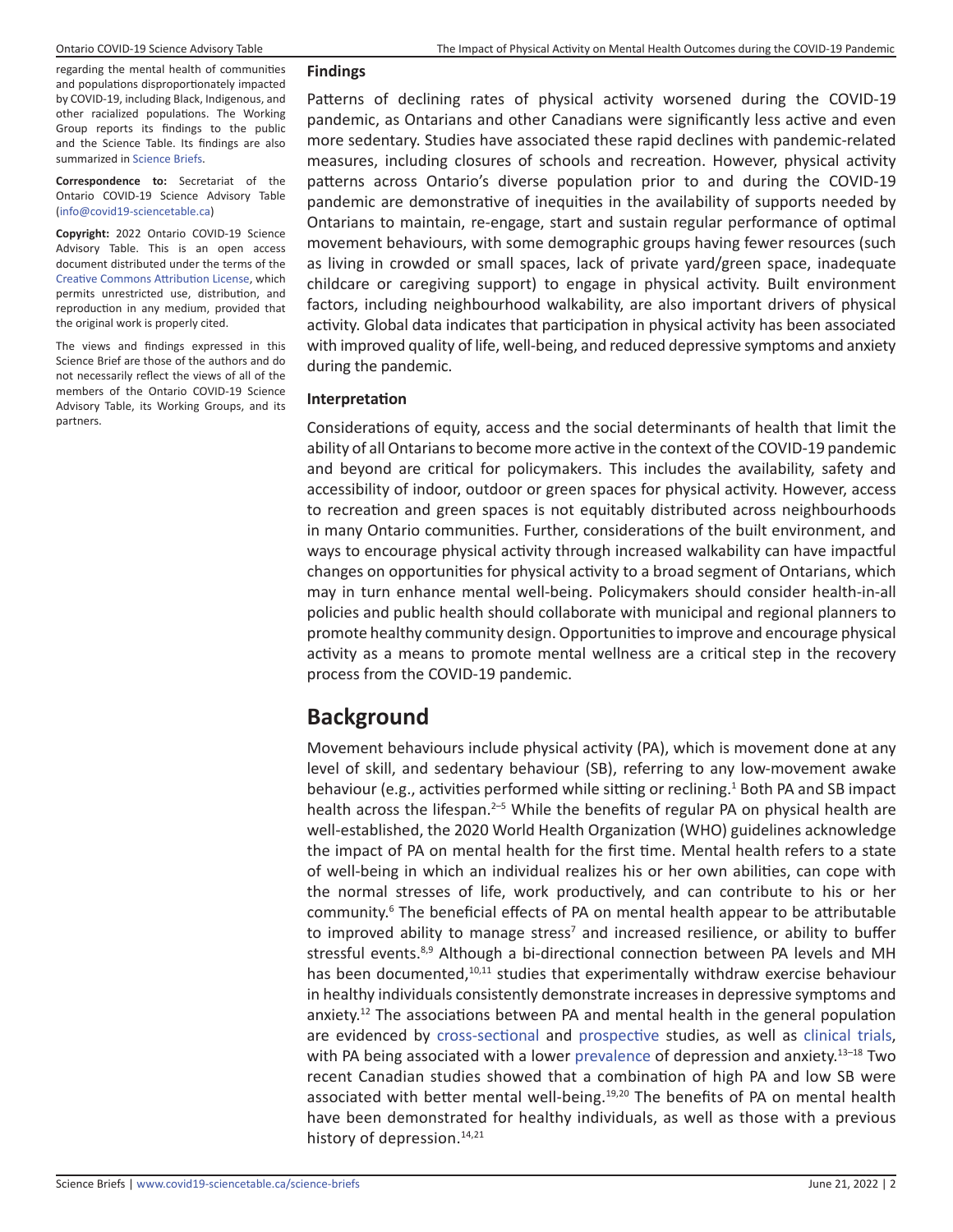Guidelines for PA vary by age group and approach. Table 1 outlines the WHO guidelines, as well as the Canadian 24-hour Movement guidelines. Consistent with the minimum recommendations for PA, reduced mental health burden was most strongly associated with 45 minutes of activity performed 3 to 5 times a week. $14,21$ 

| Age group       | <b>World Health</b><br><b>Organization</b>                                                                                                                                                                                                                                                                                                                                                                                                                                       | <b>Canadian 24-hour Movement guidelines</b>                                                                                                                                                                                                                                                                        |
|-----------------|----------------------------------------------------------------------------------------------------------------------------------------------------------------------------------------------------------------------------------------------------------------------------------------------------------------------------------------------------------------------------------------------------------------------------------------------------------------------------------|--------------------------------------------------------------------------------------------------------------------------------------------------------------------------------------------------------------------------------------------------------------------------------------------------------------------|
| 0 to $<$ 1 year | N/A                                                                                                                                                                                                                                                                                                                                                                                                                                                                              | Several times daily activity (e.g., floor play).                                                                                                                                                                                                                                                                   |
|                 |                                                                                                                                                                                                                                                                                                                                                                                                                                                                                  | 30 min daily tummy time spread throughout the day.                                                                                                                                                                                                                                                                 |
| 1-2 years       | N/A                                                                                                                                                                                                                                                                                                                                                                                                                                                                              | At least 180 minutes spent in a variety of physical<br>activities of any intensity spread, including energetic play<br>spread throughout the day.                                                                                                                                                                  |
| 3-4 years       | N/A                                                                                                                                                                                                                                                                                                                                                                                                                                                                              | At least 180 minutes spent in a variety of physical<br>activities spread throughout the day, including at least 60<br>minutes of energetic play.                                                                                                                                                                   |
| 5-17 years      | An average of 60 minutes<br>per day of moderate-to-<br>vigorous intensity PA                                                                                                                                                                                                                                                                                                                                                                                                     | An accumulation of at least 60 minutes per day of<br>moderate to vigorous physical activity involving a variety<br>of aerobic activities. Vigorous physical activities, and<br>muscle and bone-strengthening activities should each be<br>incorporated at least 3 days per week.                                   |
| 18-64 years     | 150-300 minutes of<br>moderate-level or<br>75-150 minutes of<br>vigorous-intensity PA<br>(e.g., mowing the lawn<br>or playing basketball,<br>respectively) per week<br>are recommended                                                                                                                                                                                                                                                                                           | Moderate to vigorous (e.g., a brisk walk as if you are<br>trying to catch a bus) aerobic physical activities such that<br>there is an accumulation of at least 150 minutes per week<br>Muscle-strengthening activities using major muscle<br>groups at least twice a week                                          |
| >65 years       | Undertake regular<br>physical activity. At<br>least 150-300 minutes<br>of moderate-intensity<br>aerobic physical activity;<br>or at least 75-150<br>minutes of vigorous-<br>intensity aerobic<br>physical activity; or an<br>equivalent combination<br>of moderate- and<br>vigorous-intensity activity<br>throughout the week.<br>Muscle-strengthening<br>activities at moderate<br>or greater intensity that<br>involve all major muscle<br>groups on 2 or more days<br>a week. | Accumulation of at least 150 minutes per week of<br>moderate to vigorous aerobic physical activities. Muscle-<br>strengthening activities using major muscle groups at<br>least twice weekly.<br>Physical activities that challenge balance.<br>Several hours of light physical activities, including<br>standing. |

**Table 1. WHO Physical Activity Guidelines and Canadian 24-Hour Movement Guidelines for Select Age Groups** 

Prior to the COVID-19 pandemic, only half of Canadians reported meeting the Canadian 24-hour Movement guidelines for PA (2018 and 2019 Canadian Health Measures Survey),<sup>22</sup> although activity tracking devices that monitor actual movement suggest that the proportion of Canadian adults achieving recommended PA guidelines may be much lower.<sup>23</sup> However, there is evidence of physical and mental health benefits even for those not meeting PA or movement guidelines. Light-intensity PA, such as vacuuming or other activities of daily living, reduces the amount of time spent sedentary and improves physical and mental health outcomes.<sup>24,25</sup> Healthy individuals who performed PA of any type were more likely to report greater emotional and physical well-being regardless of individual baseline fitness level.<sup>26</sup>

In Ontario, public health measures to mitigate the spread of [SARS-CoV-2](https://covid19-sciencetable.ca/glossary/#sars-cov-2) have included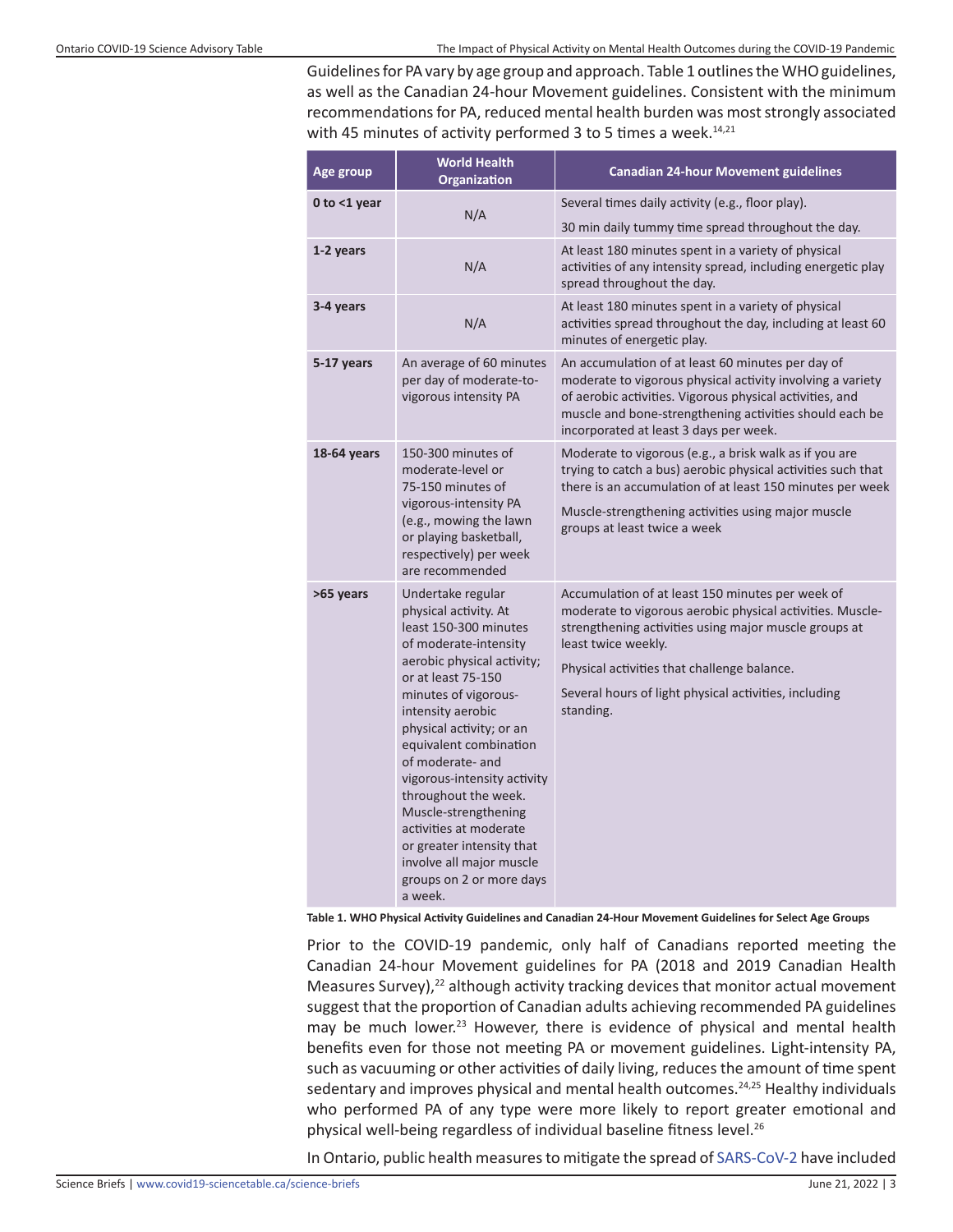periods of closures of both indoor and outdoor recreational facilities alongside stayat-home orders. This brief explores the impact of the COVID-19 pandemic on PA and also considers opportunities to optimize and increase PA among Ontarians.

#### **Questions**

What has been the impact of changes in levels of physical activity (PA) or sedentary behaviour (SB) during the COVID-19 pandemic on mental health in the general population?

How can levels of physical activity be optimized during the pandemic and beyond?

## **Findings**

### **Changes to Physical Activity and Sedentary Behaviour during the COVID-19 Pandemic**

Stay-at-home orders, as well as closures of indoor and outdoor spaces to mitigate the spread of SARS-CoV-2 both globally and in Ontario have led to the unintended consequence of reducing PA.<sup>27,28</sup> In Canada, PA significantly declined following the start of the pandemic in March 2020, as evidenced by decreases in moderate-to-vigorous PA, light PA, the average number of steps taken and increased time spent sedentary during the early part of the pandemic.<sup>29,30</sup> Further, light PA and average number of steps taken remained low, suggesting fewer opportunities to engage in incidental PA and sustained increases in SB overall.<sup>29</sup> A survey of Canadian adults undertaken in December 2020 and March 2021 that asked about current physical activity and sport participation, and how it relates to pre-pandemic activity, found that moderate-tovigorous intensity PA decreased and SB increased across age groups.<sup>31</sup>

Overall, Canadians who reported having better mental health during the first few months of the pandemic were more likely to have had higher levels of physical activity during this time. $32$  These findings parallel global studies of the pandemic showing that PA was associated with improved quality of life and well-being, and fewer depressive and anxiety symptoms in the general adult population in the US and beyond. $8,33-41$  In one of the first Canadian studies of PA during the pandemic, lack of access to adequate space and equipment due to the widespread closure of gyms and other shared facilities, lack of time and poor motivation were cited as key reasons for decreased PA levels among the general public.<sup>29</sup> Lack of space and equipment contributed to decreased motivation to engage in PA, while other factors accounting for poor motivation were anxiety and inadequate social support in a survey of 1,669 Canadians, comprised primarily of women aged 18-29 years.<sup>42</sup>

Global studies reported that amongst individuals who engaged in regular PA prepandemic, reductions in PA following onset of the pandemic were associated with increase in negative mood states including depression.43–45 However, reduction in PA frequency with the onset of the pandemic was not universal. Those who were previously inactive but who maintained or increased their PA levels during the pandemic had higher social, emotional, and psychological health and lower generalized anxiety symptoms compared to those who decreased their PA levels.46 These findings were also observed in older adults: those with low levels of PA pre-pandemic showed immediate physical and psychological benefits upon starting PA.<sup>45</sup>

In terms of level of intensity of PA and its association with mental health, moderateto-vigorous levels of PA, as typically prescribed by WHO and other guidelines, have been linked to reduced levels of depression and anxiety during the pandemic.<sup>37,47-49</sup> However, it is notable that other studies have shown that engaging in any intensity level of PA, which can include household chores such as vacuuming or active transport such as walking while conducting errands, was associated with improved quality of life and decline in negative psychosocial effects of pandemic-related restrictions.<sup>34,48</sup>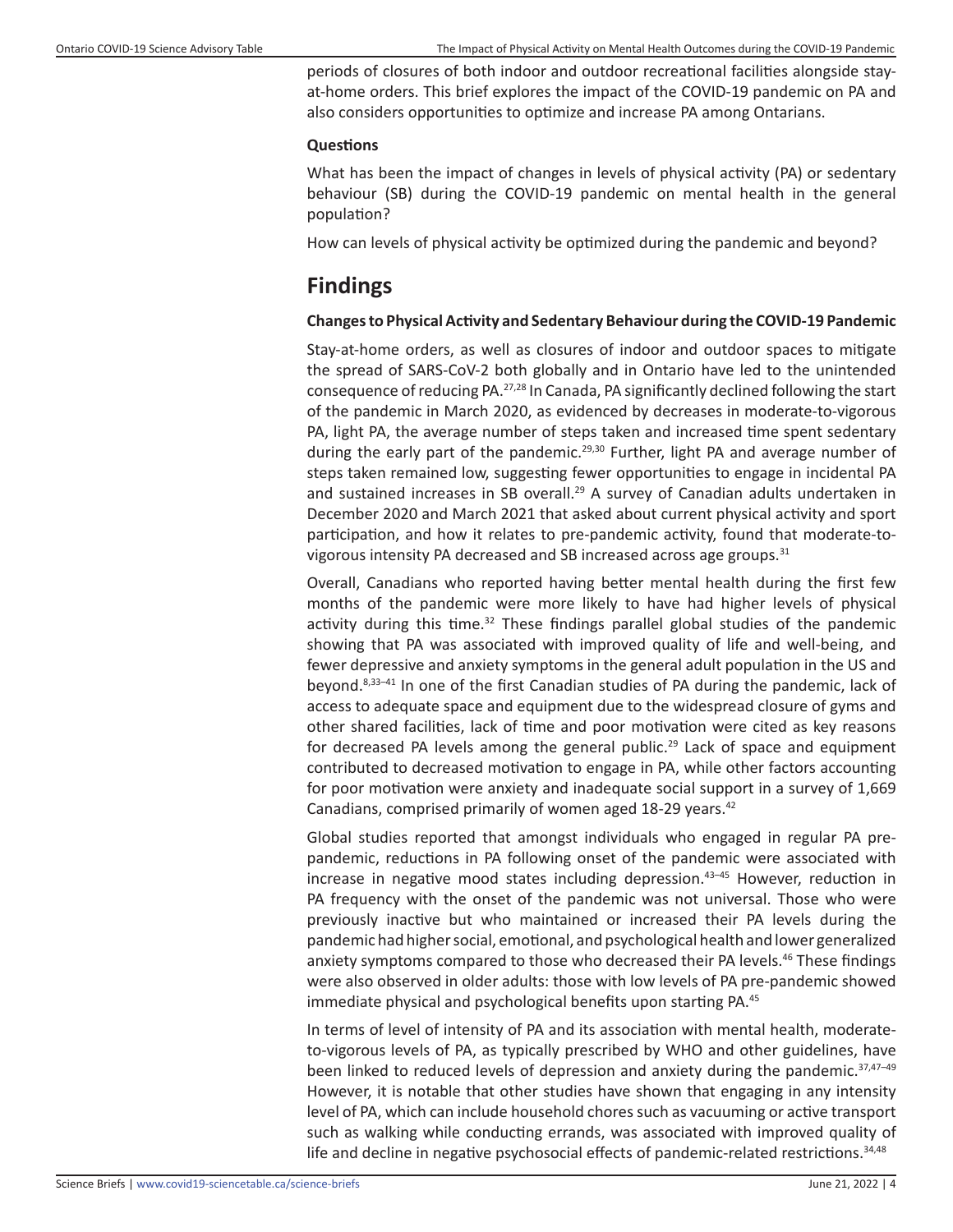A recent [systematic review](https://covid19-sciencetable.ca/glossary/#systematic-review) and [meta-analysis](https://covid19-sciencetable.ca/glossary/#meta-analysis) of 65 studies on the effects of the pandemic on SB showed that across all age groups (children and youth, adults), SB increased during the pandemic and was attributable to increased "screen time" or greater use of computers or other devices,<sup>50</sup> including 5 Canadian studies.<sup>51-55</sup> Further, the review established that increased time spent in SB was associated with poorer overall mental health and increased risk of depression and anxiety across all age groups. A more recently published Canadian study reported that increases in SB were evident within the first month of the pandemic.<sup>30</sup> Thus, both increased SB and reduced PA during the pandemic have been linked to poorer mental health outcomes, while maintenance or increase of pre-pandemic levels of PA was associated with better mental health in Canada and globally.

#### **Physical Activity and Sedentary Behaviour during COVID-19 for Specific Subgroups**

#### *Children and Youth*

PA during childhood and adolescence is associated with improved physical and cognitive outcomes<sup>56</sup> and increased physical self-perception and self-esteem.<sup>57</sup> Before the COVID-19 pandemic, 12.7% of children and youth ages 5 to 17 met 24-hour movement guidelines.<sup>58</sup> During the first months of the COVID-19 pandemic in Canada, fewer than 5% of children and 1% of youth met 24-hour movement guidelines.<sup>59</sup> This drop in PA persisted during the first two waves of the pandemic with fewer than 5% of children and less than 2% of youth meeting the movement guidelines.<sup>60</sup> Given closures of schools and recreation, the extent to which children and youth engage in PA during the pandemic has been tightly linked to parental encouragement and support and parents' own PA behaviour, $54$  which in turn has been impacted by the availability of leisure time for parents and childcare or caregiving.<sup>30,61</sup> Sharp increases in screen time for children and youth have been observed in Ontario and globally during the COVID-19 pandemic. $62$ 

#### *Young Adults*

Pre-pandemic, only 10% of Canadian post-secondary students met the Canadian 24-Hour Movement Guidelines.<sup>20</sup> A recent population-based survey found that the association between low PA and increased stress during the pandemic was the strongest in this age group.<sup>63</sup> Students who engaged in PA had lower levels of anxiety and depression compared to inactive students.<sup>64</sup> However, access to safe spaces for PA and recreation differed by community and neighbourhood. There is a growing body of Canadian literature identifying a relationship between the built environment and PA across age groups. A study of families with children aged 9-14 years in Saskatoon found that those living in neighbourhoods with high density of destinations and neighbourhood recreation amenities such as parks and green space were less sedentary overall and that this was more pronounced during spring and summer months.65 A large national sample of adolescents in the United States surveyed early in the COVID-19 pandemic found that a lower proportion of racial/ethnic minority adolescents and those from lower socioeconomic status households met moderateto-vigorous physical activity guidelines during the pandemic compared to those from higher socioeconomic status households.<sup>66</sup>

#### *Older Adults*

The mental health benefits of PA in older adults include greater resilience and fewer depressive symptoms and negative emotions.<sup>45</sup> Pre-pandemic, about 20% of older adults in Canada 65+ years of age met PA guidelines, as compared with 45% of 18-64-year-olds, and slightly less than 12% of older adults met the SB guidelines, as compared to 19.4% of 18-64-year-olds.<sup>67</sup> Within the 60-70 year old age group in Canada, women are less likely to achieve PA recommendations compared to men.<sup>23,68</sup>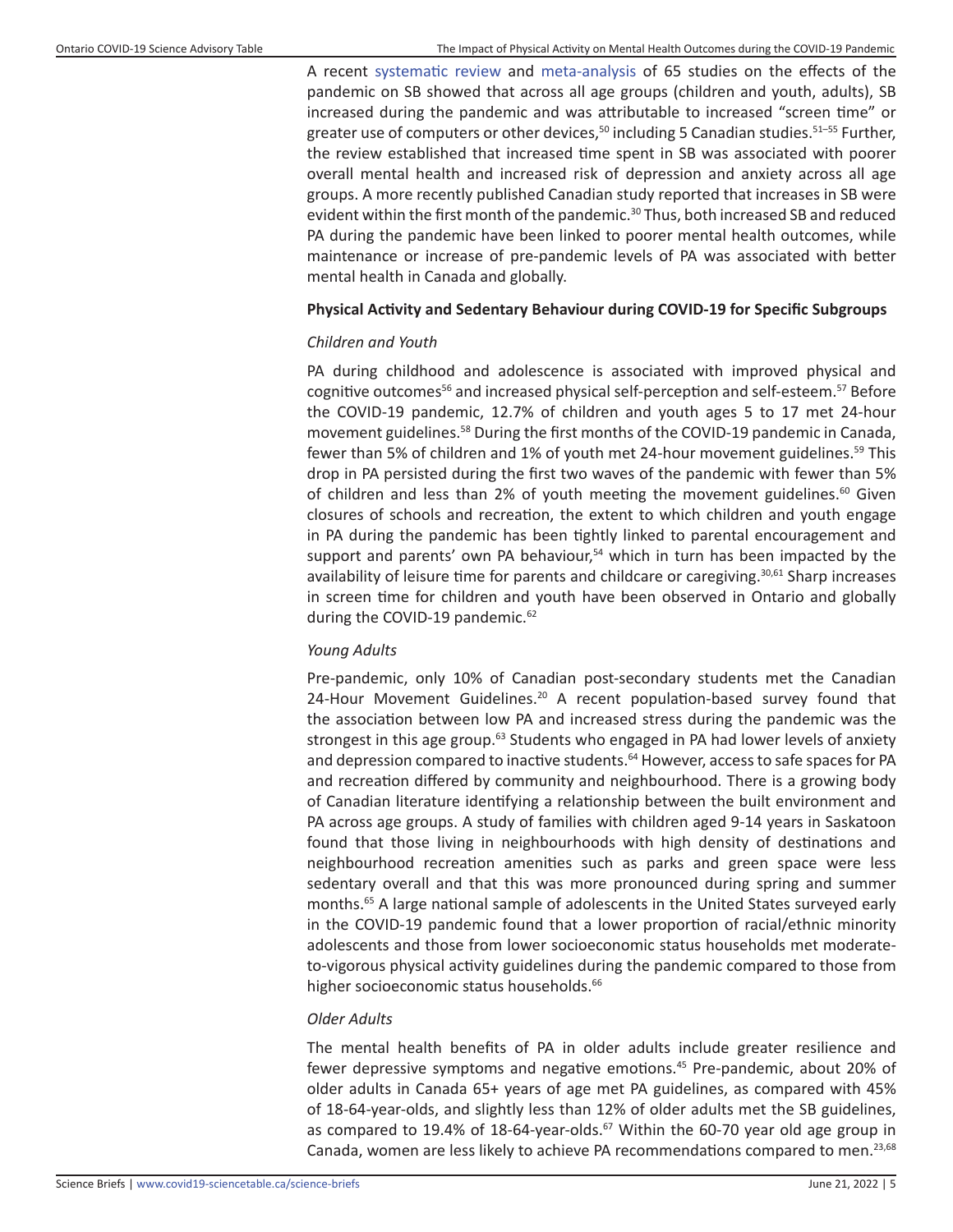Increased caution amongst older adults about the risk of complications post-SARS-CoV-2 infection has led to greater social isolation and decreased PA in this age group globally which was particularly pronounced for older adults living in long-term care or other congregate settings.45 Maintaining social ties was identified as essential for encouraging older adults to exercise during the pandemic.<sup>59</sup> Older adults who met the minimum WHO recommendations for moderate-vigorous and vigorous PA during the pandemic showed increased positive affect and fewer depressive symptoms.<sup>8</sup> Even older adults with low levels of PA prior to the COVID-19 pandemic experienced acute physical and psychological benefits upon starting PA.45

#### *Women*

Prior to the COVID-19 pandemic, Canadian women were less likely to meet PA guidelines compared to men.<sup>23,67</sup> This trend has continued during the pandemic, with women less physically active than men, reporting more barriers and fewer facilitators to engaging in PA and, in addition, experiencing significantly more generalized anxiety or stress due to the pandemic compared to men. $46,69$  One contributing factor may be that women have been disproportionately impacted by child-care responsibilities due to the closures of schools and daycare, and have had reduced labour force participation during the pandemic.<sup>70</sup> These factors have a downstream effect of increased responsibilities within the home and reduced time for PA. Amongst older adults, women in Canada experienced a greater increase in social isolation during the pandemic compared to men.<sup>71</sup> Lower levels of PA and increased SB during the pandemic, compared to 6 months prior, were associated with greater deterioration in mental health in Canadian women in early adulthood, although one motivator of PA was relief of anxiety.<sup>42</sup>

#### **Strategies to Optimize Physical Activity during the Pandemic and Beyond**

During the pandemic, disruptions to usual routines and additional stress and workload shifts created inequities in the support needed by Ontarians to maintain, re-engage, start and sustain regular performance of optimal movement behaviours. Strategies described below were categorized according to the health impact pyramid, when relevant, which describes a framework for public health action considering the level of population impact and individual effort required at various levels.<sup>72</sup> Policies need to extend beyond simply raising awareness about the need for increased PA and their benefits to mental health, and instead offer definitive guidance to the public, address inequities in access to spaces for PA, and offer supports to help specific groups engage in PA.

## **Public Education**

There is a need for public engagement and education on relevant guidelines related to movement behaviours and engagement in PA. (Table 1).<sup>73,74</sup> Furthermore, broader public messaging of the benefits of increased PA and lower SB on mental health, in addition to physical health, is needed. A national survey of Canadians suggested that additional education is needed to inform the general public that behavioural activation is important for overall mental health and effective in treating and preventing depression.<sup>75</sup> Indeed, education about the role of PA to lower mood and anxiety symptoms could increase intentions to engage in PA during the pandemic.<sup>76</sup>

Finally, promoting messaging that even small lifestyle changes that involve PA may contribute to mental and physical well-being may encourage individuals to reduce levels of SB by engaging in PA. A growing body of movement behaviour research, along with recent WHO guidelines, suggests that any level of movement can constitute PA.<sup>1,77,78</sup> Measurable physical benefits are observed when individuals change from habitual sedentary behaviour to being physically active for 30 minutes twice a week,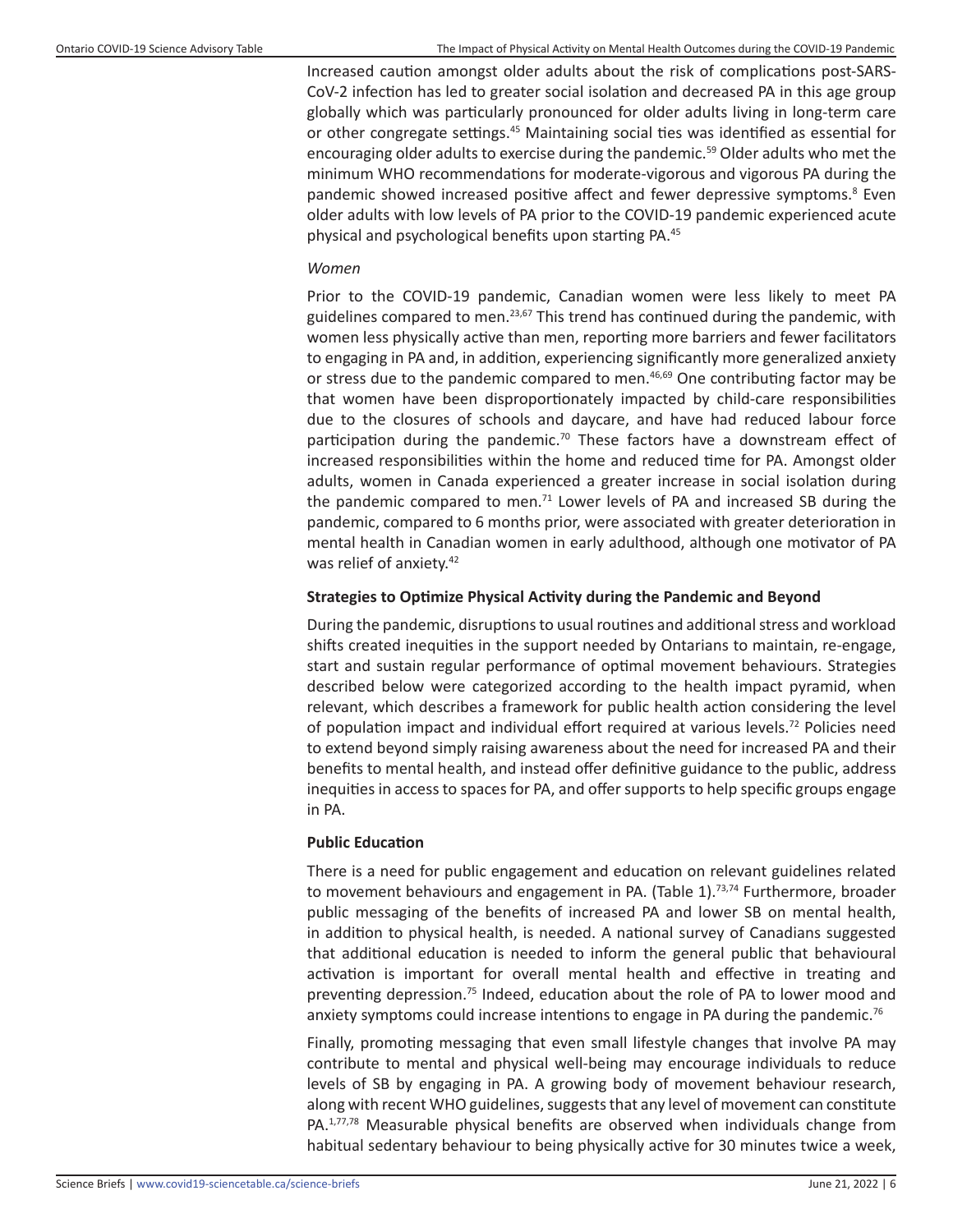which is lower than most guideline recommendations.<sup>79</sup> In a Canadian context, it has already been suggested that rather than only focusing on recommending the regular performance of moderate to vigorous levels of physical activity, health promotion messaging should encourage individuals to replace SB with any type of PA.20

#### **Clinical Interventions: Prescribing Exercise**

Physicians can help encourage PA by recommending exercise, and time in green space for patients, such as the recent PaRx program launched in Canada in November 2020 whereby health care professionals can prescribe a Parks Canada Discovery Pass to patients.<sup>80</sup> Exercise prescribing, training and education have been incorporated in the management of diabetes, $81$  cancer $82$  and cardiac rehabilitation, $83$  but overall, is not regularly emphasized by healthcare professionals. $81$  This may be attributable to lack of time, training and support for HCP to optimally prescribe exercise for a variety of patients and the suitability of these highly contextual interventions to the broad Canadian public.84 There is also a lack of consensus about the frequency, dose, and type of physical training suitable for most clinical populations.<sup>83</sup>

#### **Socioeconomic Factors: Address Inequities in Access to Spaces for Physical Activity**

The closure of indoor and outdoor recreational settings sporadically since the onset of the COVID-19 pandemic in March 2020 has had unequal impacts on PA. Living in a house with access to a backyard, as opposed to an apartment, and away from major streets was associated with increased participation in outdoor activities among Canadian children and adults during the early months of the COVID-19 pandemic, which included orders to reduce mobility and stay at home.<sup>53,85</sup> In addition, access to parks in high-density neighbourhoods increased outdoor activity and the likelihood of meeting movement guidelines among Canadian youths during that period.<sup>53</sup> During the pandemic, there were a number of temporary initiatives, such as reallocation of roadway space from cars to forms of active transit such as bicycles (e.g., Active TO) to improve access to outdoor recreation. However, sustainable and long-term solutions that acknowledge the role of the built environment on PA engagement and on mental health are needed.

Access to PA in a natural environment or green space can help facilitate PA,<sup>86</sup> reduce  $SB<sub>,87,88</sub>$  and enhance both physical and mental health. $89-91$  During the pandemic, Canadians who engaged in outdoor PA reported better mental health.32,46 Other global data suggested that green spaces encouraged health-promoting behaviours, including PA and social engagement during the pandemic.<sup>92</sup>

A 2015 evidence-based review from Toronto Public Health highlighted the need for access to green space for physical and mental health.<sup>93</sup> However, green space is not equitably distributed across neighbourhoods in many Ontario cities. Forest canopy coverage tends to increase with household income across urban neighbourhoods.<sup>94</sup> Overall, low-income and racialized neighbourhoods have reduced access to green space in urban settings<sup>95</sup> and are either located within downtown areas with a high concentration of high-rise buildings or on the periphery of the city with low walkability.

At the same time, the relationship between the built environment and mental health is complex. A systematic review reported that in low-income neighbourhoods in Toronto, mental health appeared to decrease with increasing green space.<sup>96</sup> The report suggested that increases in the quantity of green space must also be accompanied by improvements in access and quality of the environment, such as ensuring public perception of safety, lower levels of crime and violence, and the availability of facilities such as public toilets, benches, and playground equipment in these spaces. Investments are needed to increase equitable access to public indoor and outdoor facilities or spaces through improvements in safety of existing spaces, development of additional facilities in low-income or racialized neighbourhoods, and increased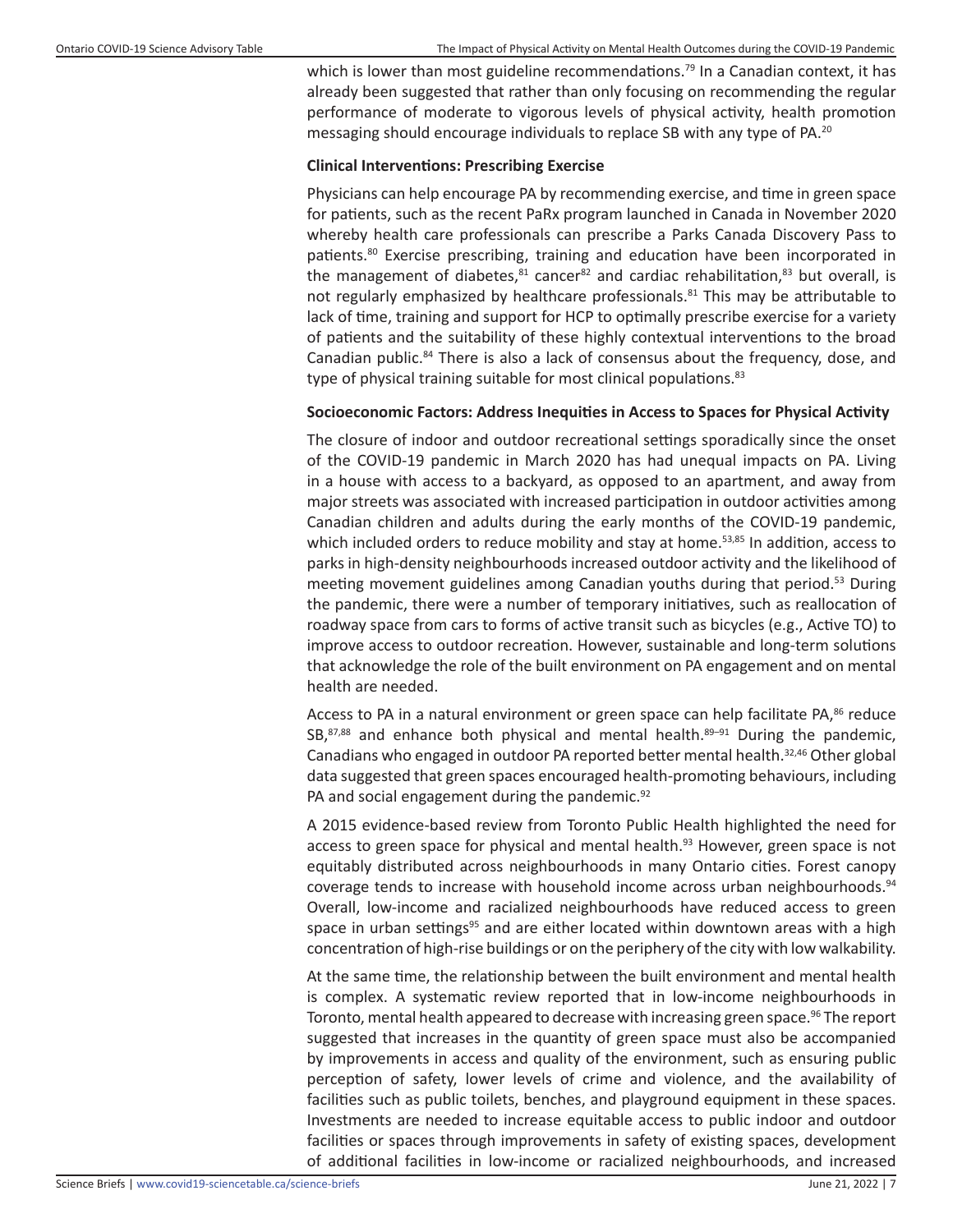availability of public transportation to green spaces outside of urban areas.

#### **Changing the Context to Make Individuals' Default Decisions Healthy: Policies Related to the Built Environment**

The term built environment refers to the [human-made environment](https://en.wikipedia.org/wiki/Human_impact_on_the_environment) that provides the setting for [human activity](https://en.wikipedia.org/wiki/Human_behavior), including [homes](https://en.wikipedia.org/wiki/Home), [buildings](https://en.wikipedia.org/wiki/Building), [zoning,](https://en.wikipedia.org/wiki/Zoning) streets, [sidewalks](https://en.wikipedia.org/wiki/Sidewalk), open spaces, transportation options, and other features.<sup>97</sup> More simply, it can be defined as "the human-made space in which people live, work, and recreate on a dayto-day basis."<sup>98</sup> An emerging consensus is that more dense and compact communities with access to green space are a best practice in urban planning.<sup>99</sup> Further, built environment features such as increased neighbourhood density, improving neighbourhood walkability, quality of parks and playgrounds, and providing adequate active transport infrastructure as well as other amenities are associated with increased levels of PA.100 These built environment features are the result of policy development and collaboration across public sectors such as urban planning, land use, parks and recreation and transportation at local municipal, regional, provincial/territorial and federal levels. Given that many levers for changing the existing built environment are found in other policy arenas, beyond the scope of public health practice and policy, collaboration between public health professionals and the various public sectors are needed. Such collaborations can inform the development of external policies to endorse improvements in infrastructure to support population health and healthy lifestyle behaviours, including regular PA.

Further, built environment features need to be equitably distributed, yet Canadian and other evidence suggests that infrastructure improvements tend to benefit socioeconomically advantaged groups. $100,101$  Policies that support equal distribution of built environment features that facilitate PA will require endorsement by public health professionals, decision-makers and the public. Consideration should be placed on prioritizing enhancement of the built environment in low socioeconomic neighbourhoods, expanding and improving diverse forms of accessible and connected green spaces in underserved and disadvantaged areas to support physical and mental health, and creating opportunities for vulnerable or priority populations (e.g., low socioeconomic status, older adults, those with disabilities or chronic health conditions) to contribute to decision-making processes for interventions to the built environment.102 In order to address ongoing inequities in the distribution of, and access to, factors in the built environment that increase  $PA<sub>1</sub>^{100}$  it is necessary to integrate health and equity into regular planning processes with the support of trusted and resourced partnerships across public sectors.103

In addition to the policy window approach referenced above, public health professionals can establish project-specific collaborations with urban planning and other policy professionals in these external arenas to offer their expertise in health data, evidence synthesis, and evaluation to both describe current conditions and advance the profile of built environments that support PA.<sup>104,105</sup>

## **Interpretation**

Optimal movement behaviours (i.e., increased PA and reduced SB) provide protective effects on mental well-being across the lifespan. Prior to COVID-19, at least 1/3rd of Canadians were not meeting international or national recommendations for PA, and instead spent much of the time sedentary. These patterns were exacerbated by pandemic-related closures of schools and recreation spaces.

In Canada, all forms of PA (e.g., moderate-to-vigorous, light, and steps) significantly declined, accompanied by increased SB, following the start of the pandemic.<sup>29</sup> The available evidence suggests that individuals who engaged in PA during the pandemic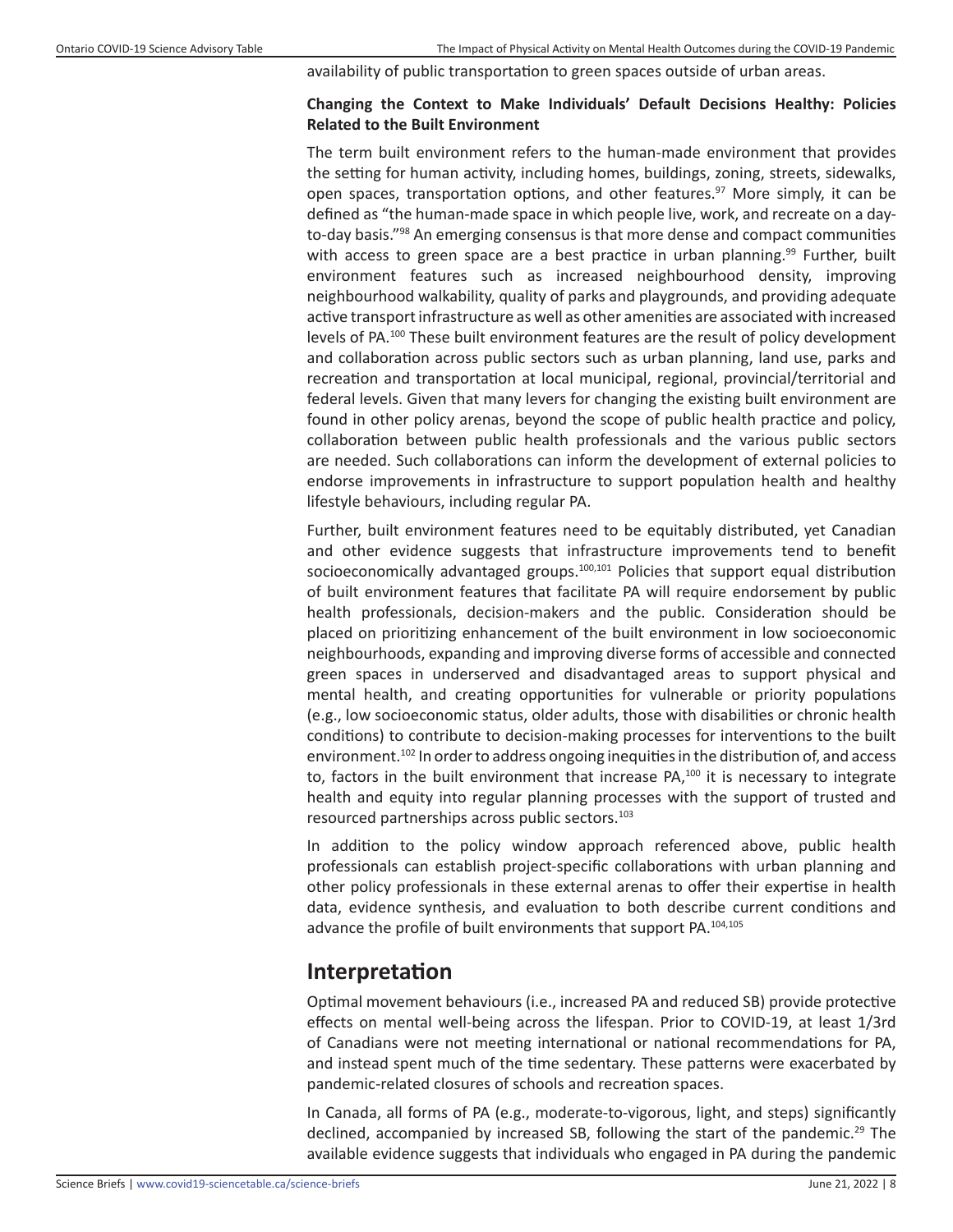have been less likely to experience depression and anxiety, while those who engaged in regular PA prior to the pandemic and continued have been less likely to experience negative mental health effects during this challenging time. Thus, it has been suggested that those who are more sedentary and inactive should be prioritized for mental health support.37 A recent commentary in the Canadian Journal of Public Health stated that the preservation and promotion of access to outdoor play, especially as children recover from periods of school closures in Ontario from March-June 2020, January -June 2021, and January 2022 should be a top public health priority.106

Strategies to increase physical activity in the population should be comprehensive and address individual, clinical, policy and underlying socioeconomic factors to enable participation across the life course.

At the individual level, public education to build knowledge and motivation to engage in PA are critical requirements for participation. Such messaging should also consider the cultural, sociological, and economic differences that reflect a target audience's existing views, needs and practices (e.g., young and older Ontarians, lower-income and under-resourced communities, Indigenous communities, newcomer groups, Ontarians living with a disability). In addition, health promotion efforts may need to differentially target Ontarians depending on their current activity levels, and various motivational and anxiety-reducing strategies are needed to integrate movement behaviours into daily life.<sup>49,107</sup>

The healthcare sector also plays an important role with clinicians having numerous regular opportunities to emphasize the importance of physical activity to health and prescribe exercise to their patients to improve health outcomes. Further efforts to increase the knowledge and efficacy of healthcare providers and access to referrals for physical activity may support increased participation for some patient populations.

Policies related to the built environment play a critical role in creating enabling environments where physical activity becomes less of an onerous choice for individuals and creates healthy communities where daily movement is the norm. Policymakers should consider health-in-all policies and public health should collaborate with municipal and regional planners to promote healthy community design to facilitate PA, with the goals of benefiting mental, as well as physical, well-being.

# **Methods Used in This Science Brief**

A rapid review of PubMed, Google Scholar, the COVID-19 Rapid Evidence Reviews, and the World Health Organization's Global Literature on Coronavirus Disease, as well as a cited literature search in Web of Science began on May 17, 2021 and was completed on June 28, 2021. Reports citing relevant articles and reference lists of identified articles were also reviewed during this time. Keywords used in this review were: physical activity, exercise, sedentary behaviours, movement behaviours, mental health, and COVID-19, however, these were tailored for each database. Specific literature describing these topics was identified manually or through key informants by brief authors following these preliminary database searches.

# **Author Contributions**

LM conceived the Science Brief. CT, LM and LZ wrote the first draft of the Science Brief. LM and KB led subsequent revisions to the Science Brief. All authors revised the Science Brief critically for important intellectual content and approved the final version.

The authors would like to thank James Dunn, Christine Bushey, Sherry Diaz, Lisa Simon and Loren Vanderlinden for their comments and review of this Science Brief.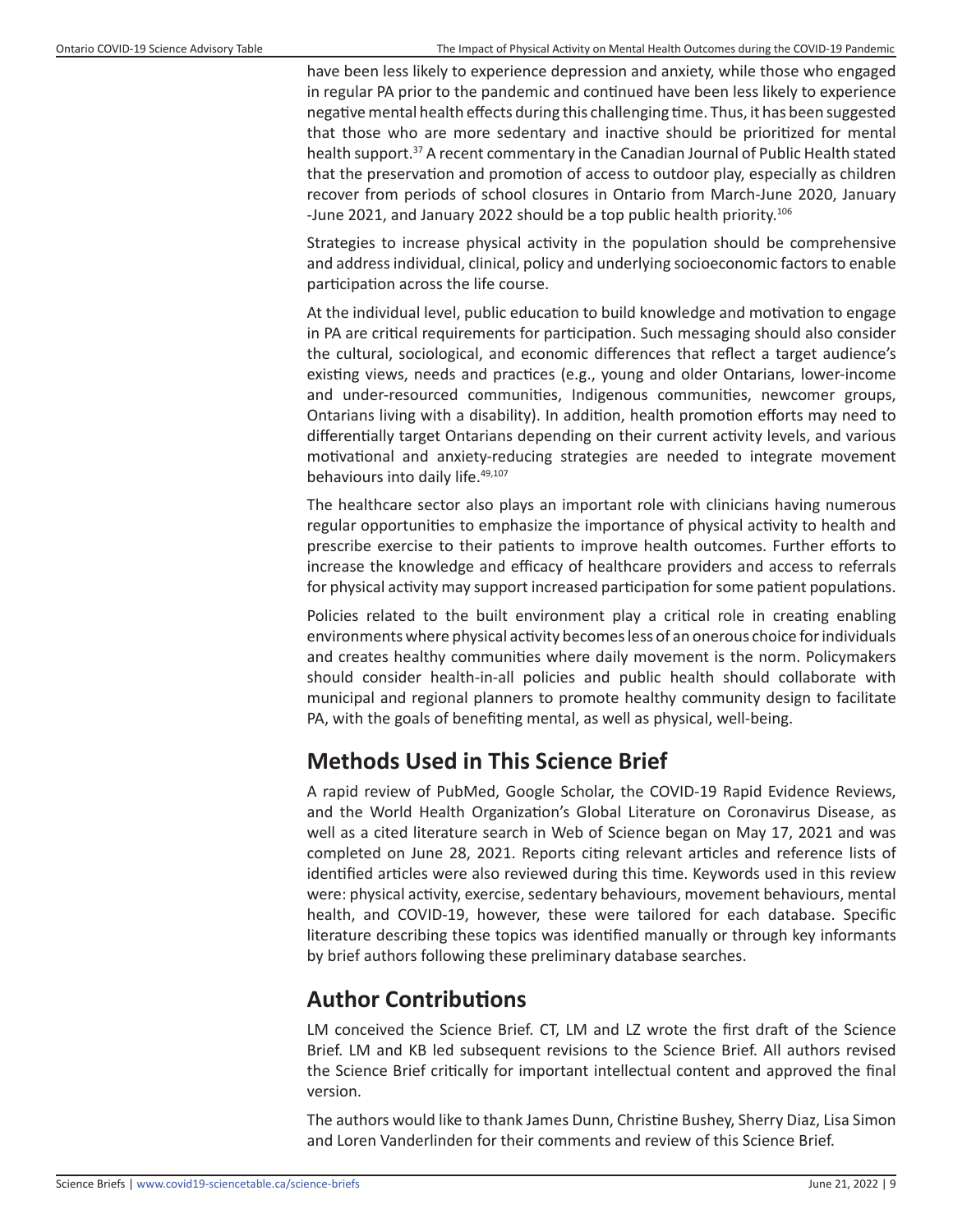## **References**

- 1. Bull FC, Al-Ansari SS, Biddle S, et al. World Health Organization 2020 guidelines on physical activity and sedentary behaviour. *Br J Sports Med*. 2020;54(24):1451- 1462. <https://doi.org/10.1136/bjsports-2020-102955>
- 2. Edwardson CL, Gorely T, Davies MJ, et al. Association of sedentary behaviour with metabolic syndrome: A meta-analysis. *PLOS ONE*. 2012;7(4):e34916. [https://doi.](https://doi.org/10.1371/journal.pone.0034916) [org/10.1371/journal.pone.0034916](https://doi.org/10.1371/journal.pone.0034916)
- 3. Kandola A, Lewis G, Osborn DPJ, Stubbs B, Hayes JF. Depressive symptoms and objectively measured physical activity and sedentary behaviour throughout adolescence: A prospective cohort study. *Lancet Psychiatry*. 2020;7(3):262-271. [https://doi.org/10.1016/S2215-0366\(20\)30034-1](https://doi.org/10.1016/S2215-0366(20)30034-1)
- 4. Biswas A, Oh PI, Faulkner GE, et al. Sedentary time and its association with risk for disease incidence, mortality, and hospitalization in adults. *Ann Intern Med*. 2015;162(2):123-132. <https://doi.org/10.7326/M14-1651>
- 5. Kraus WE, Powell KE, Haskell WL, et al. Physical activity, all-cause and cardiovascular mortality, and cardiovascular disease. *Med Sci Sports Exerc*. 2019;51(6):1270- 1281. <https://doi.org/10.1249/MSS.0000000000001939>
- 6. World Health Organization. Global action plan on physical activity 2018-2030: More active people for a healthier world.; 2019. [https://apps.who.int/iris/](https://apps.who.int/iris/handle/10665/353809) [handle/10665/353809](https://apps.who.int/iris/handle/10665/353809)
- 7. Overwijk WW, Tagliaferri MA, Zalevsky J. Engineering IL-2 to give new life to t-cell immunotherapy. *Annu Rev Med*. 2021;72(1):281-311. [https://doi.org/10.1146/](https://doi.org/10.1146/annurev-med-073118-011031) [annurev-med-073118-011031](https://doi.org/10.1146/annurev-med-073118-011031)
- 8. Carriedo A, Cecchini JA, Fernandez-Rio J, Méndez-Giménez A. COVID-19, psychological well-being and physical activity levels in older adults during the nationwide lockdown in Spain. *Am J Geriatr Psychiatry*. 2020;28(11):1146-1155. <https://doi.org/10.1016/j.jagp.2020.08.007>
- 9. O'Keefe EL, O'Keefe JH, Lavie CJ. Exercise counteracts the cardiotoxicity of psychosocial stress. *Mayo Clin Proc*. 2019;94(9):1852-1864. [https://doi.](https://doi.org/10.1016/j.mayocp.2019.02.022) [org/10.1016/j.mayocp.2019.02.022](https://doi.org/10.1016/j.mayocp.2019.02.022)
- 10. Steinmo S, Hagger-Johnson G, Shahab L. Bidirectional association between mental health and physical activity in older adults: Whitehall II prospective cohort study. *Prev Med*. 2014;66:74-79.<https://doi.org/10.1016/j.ypmed.2014.06.005>
- 11. Azevedo Da Silva M, Singh-Manoux A, Brunner EJ, et al. Bidirectional association between physical activity and symptoms of anxiety and depression: The Whitehall II study. *Eur J Epidemiol*. 2012;27(7):537-546. [https://doi.org/10.1007/s10654-](https://doi.org/10.1007/s10654-012-9692-8) [012-9692-8](https://doi.org/10.1007/s10654-012-9692-8)
- 12. Weinstein AA, Koehmstedt C, Kop WJ. Mental health consequences of exercise withdrawal: A systematic review. *Gen Hosp Psychiatry*. 2017;49:11-18. [https://](https://doi.org/10.1016/j.genhosppsych.2017.06.001) [doi.org/10.1016/j.genhosppsych.2017.06.001](https://doi.org/10.1016/j.genhosppsych.2017.06.001)
- 13. Teychenne M, White RL, Richards J, Schuch FB, Rosenbaum S, Bennie JA. Do we need physical activity guidelines for mental health: What does the evidence tell us? *Ment Health Phys Act*. 2020;18:100315. [https://doi.org/10.1016/j.](https://doi.org/10.1016/j.mhpa.2019.100315) [mhpa.2019.100315](https://doi.org/10.1016/j.mhpa.2019.100315)
- 14. Chekroud SR, Gueorguieva R, Zheutlin AB, et al. Physical activity and mental health – Author's reply. *Lancet Psychiatry*. 2018;5(11):874. [https://doi.org/10.1016/](https://doi.org/10.1016/S2215-0366(18)30354-7) [S2215-0366\(18\)30354-7](https://doi.org/10.1016/S2215-0366(18)30354-7)
- 15. Gordon BR, McDowell CP, Lyons M, Herring MP. The effects of resistance exercise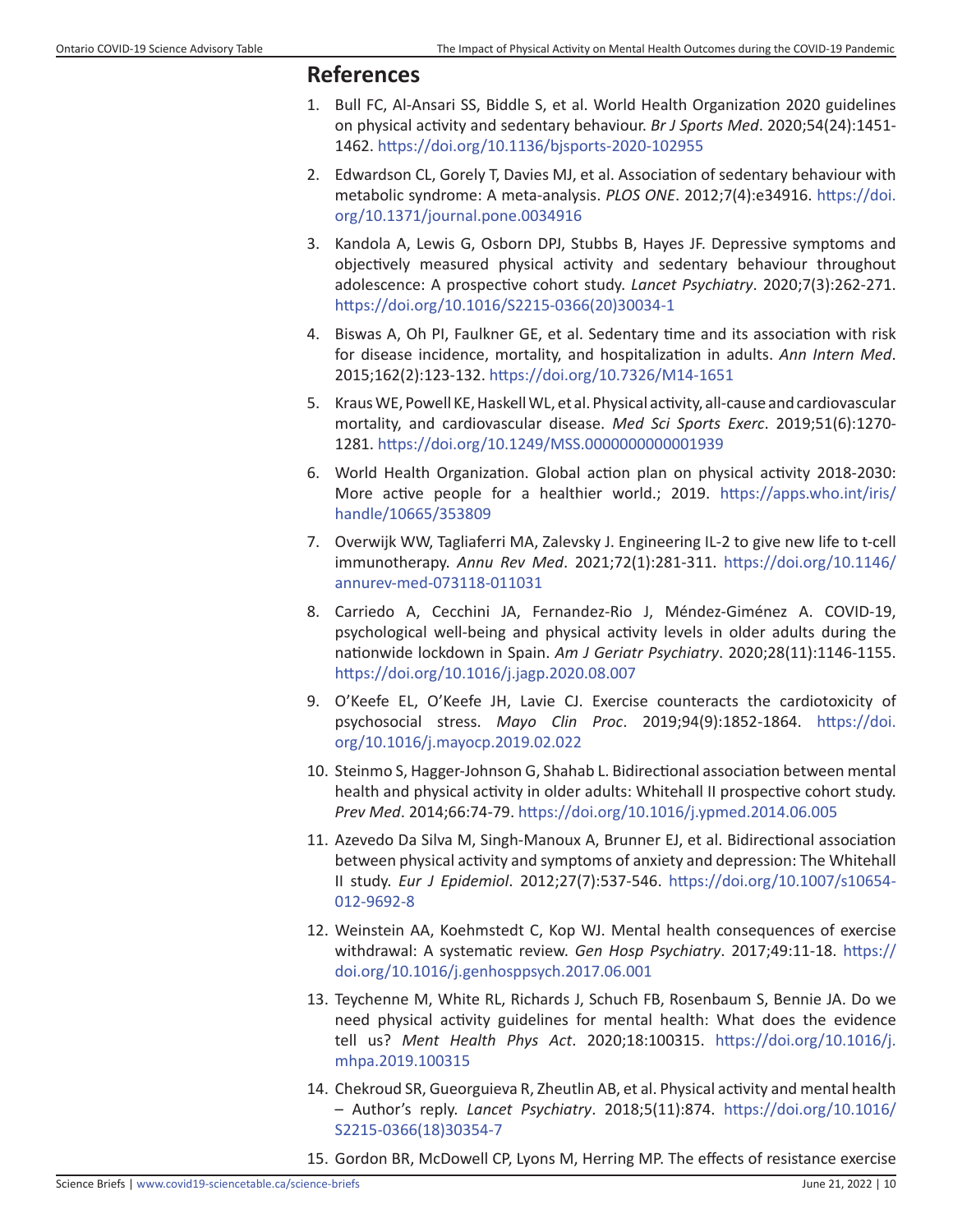training on anxiety: A meta-analysis and meta-regression analysis of randomized controlled trials. *Sports Med*. 2017;47(12):2521-2532. [https://doi.org/10.1007/](https://doi.org/10.1007/s40279-017-0769-0) [s40279-017-0769-0](https://doi.org/10.1007/s40279-017-0769-0)

- 16. Gordon BR, McDowell CP, Hallgren M, Meyer JD, Lyons M, Herring MP. Association of efficacy of resistance exercise training with depressive symptoms: Meta-analysis and meta-regression analysis of randomized clinical trials. *JAMA Psychiatry*. 2018;75(6):566-576. <https://doi.org/10.1001/jamapsychiatry.2018.0572>
- 17. Pérez-López FR, Martínez-Domínguez SJ, Lajusticia H, Chedraui P. Effects of programmed exercise on depressive symptoms in midlife and older women: A meta-analysis of randomized controlled trials. *Maturitas*. 2017;106:38-47. [https://](https://doi.org/10.1016/j.maturitas.2017.09.001) [doi.org/10.1016/j.maturitas.2017.09.001](https://doi.org/10.1016/j.maturitas.2017.09.001)
- 18. Rebar AL, Stanton R, Geard D, Short C, Duncan MJ, Vandelanotte C. A meta-metaanalysis of the effect of physical activity on depression and anxiety in non-clinical adult populations. *Health Psychol Rev*. 2015;9(3):366-378. [https://doi.org/10.108](https://doi.org/10.1080/17437199.2015.1022901) [0/17437199.2015.1022901](https://doi.org/10.1080/17437199.2015.1022901)
- 19. Weatherson K, Gierc M, Patte K, Qian W, Leatherdale S, Faulkner G. Complete mental health status and associations with physical activity, screen time, and sleep in youth. *Ment Health Phys Act*. 2020;19:100354. [https://doi.org/10.1016/j.](https://doi.org/10.1016/j.mhpa.2020.100354) [mhpa.2020.100354](https://doi.org/10.1016/j.mhpa.2020.100354)
- 20. Weatherson KA, Joopallyr H, Wunderlich K, Kwan MYW, Tomasone JR, Faulkne G. Post-secondary students' adherence to the Canadian 24-Hour Movement Guidelines for Adults: Results from the first deployment of the Canadian Campus Wellbeing Survey (CCWS). Published June 23, 2021. [https://www.canada.ca/en/](https://www.canada.ca/en/public-health/services/reports-publications/health-promotion-chronic-disease-prevention-canada-research-policy-practice/vol-41-no-6-2021/post-secondary-students-24-hour-movement-guidelines-adults-canadian-campus-wellbeing-survey.html) [public-health/services/reports-publications/health-promotion-chronic-disease](https://www.canada.ca/en/public-health/services/reports-publications/health-promotion-chronic-disease-prevention-canada-research-policy-practice/vol-41-no-6-2021/post-secondary-students-24-hour-movement-guidelines-adults-canadian-campus-wellbeing-survey.html)[prevention-canada-research-policy-practice/vol-41-no-6-2021/post-secondary](https://www.canada.ca/en/public-health/services/reports-publications/health-promotion-chronic-disease-prevention-canada-research-policy-practice/vol-41-no-6-2021/post-secondary-students-24-hour-movement-guidelines-adults-canadian-campus-wellbeing-survey.html)[students-24-hour-movement-guidelines-adults-canadian-campus-wellbeing](https://www.canada.ca/en/public-health/services/reports-publications/health-promotion-chronic-disease-prevention-canada-research-policy-practice/vol-41-no-6-2021/post-secondary-students-24-hour-movement-guidelines-adults-canadian-campus-wellbeing-survey.html)[survey.h](https://www.canada.ca/en/public-health/services/reports-publications/health-promotion-chronic-disease-prevention-canada-research-policy-practice/vol-41-no-6-2021/post-secondary-students-24-hour-movement-guidelines-adults-canadian-campus-wellbeing-survey.html)
- 21. Ross R, Chaput JP, Giangregorio LM, et al. Canadian 24-hour movement guidelines for adults aged 18–64 years and adults aged 65 years or older: An integration of physical activity, sedentary behaviour, and sleep. *Appl Physiol Nutr Metab*. 2020;45(10 (Suppl. 2)):S57-S102. <https://doi.org/10.1139/apnm-2020-0467>
- 22. Statistics Canada Government of Canada. Canadian health measures survey: Activity monitor data, 2018-2019. Published September 1, 2021. [https://www150.](https://www150.statcan.gc.ca/n1/daily-quotidien/210901/dq210901c-eng.htm) [statcan.gc.ca/n1/daily-quotidien/210901/dq210901c-eng.htm](https://www150.statcan.gc.ca/n1/daily-quotidien/210901/dq210901c-eng.htm)
- 23. Clarke J, Colley R, Janssen I, Tremblay MS. Accelerometer-measured moderate-tovigorous physical activity of Canadian adults, 2007 to 2017. Published August 21, 2019. [https://www150.statcan.gc.ca/n1/pub/82-003-x/2019008/article/00001](https://www150.statcan.gc.ca/n1/pub/82-003-x/2019008/article/00001-eng.htm) [eng.htm](https://www150.statcan.gc.ca/n1/pub/82-003-x/2019008/article/00001-eng.htm)
- 24. Chastin SFM, Craemer MD, Cocker KD, et al. How does light-intensity physical activity associate with adult cardiometabolic health and mortality? Systematic review with meta-analysis of experimental and observational studies. *Br J Sports Med*. 2019;53(6):370-376. <https://doi.org/10.1136/bjsports-2017-097563>
- 25. Ekelund U, Tarp J, Steene-Johannessen J, et al. Dose-response associations between accelerometry measured physical activity and sedentary time and all-cause mortality: Systematic review and harmonised meta-analysis. *BMJ*. 2019;366:l4570.<https://doi.org/10.1136/bmj.l4570>
- 26. Buecker S, Simacek T, Ingwersen B, Terwiel S, Simonsmeier BA. Physical activity and subjective well-being in healthy individuals: A meta-analytic review. *Health Psychol Rev*. 2021;15(4):574-592. [https://doi.org/10.1080/17437199.2020.1760](https://doi.org/10.1080/17437199.2020.1760728)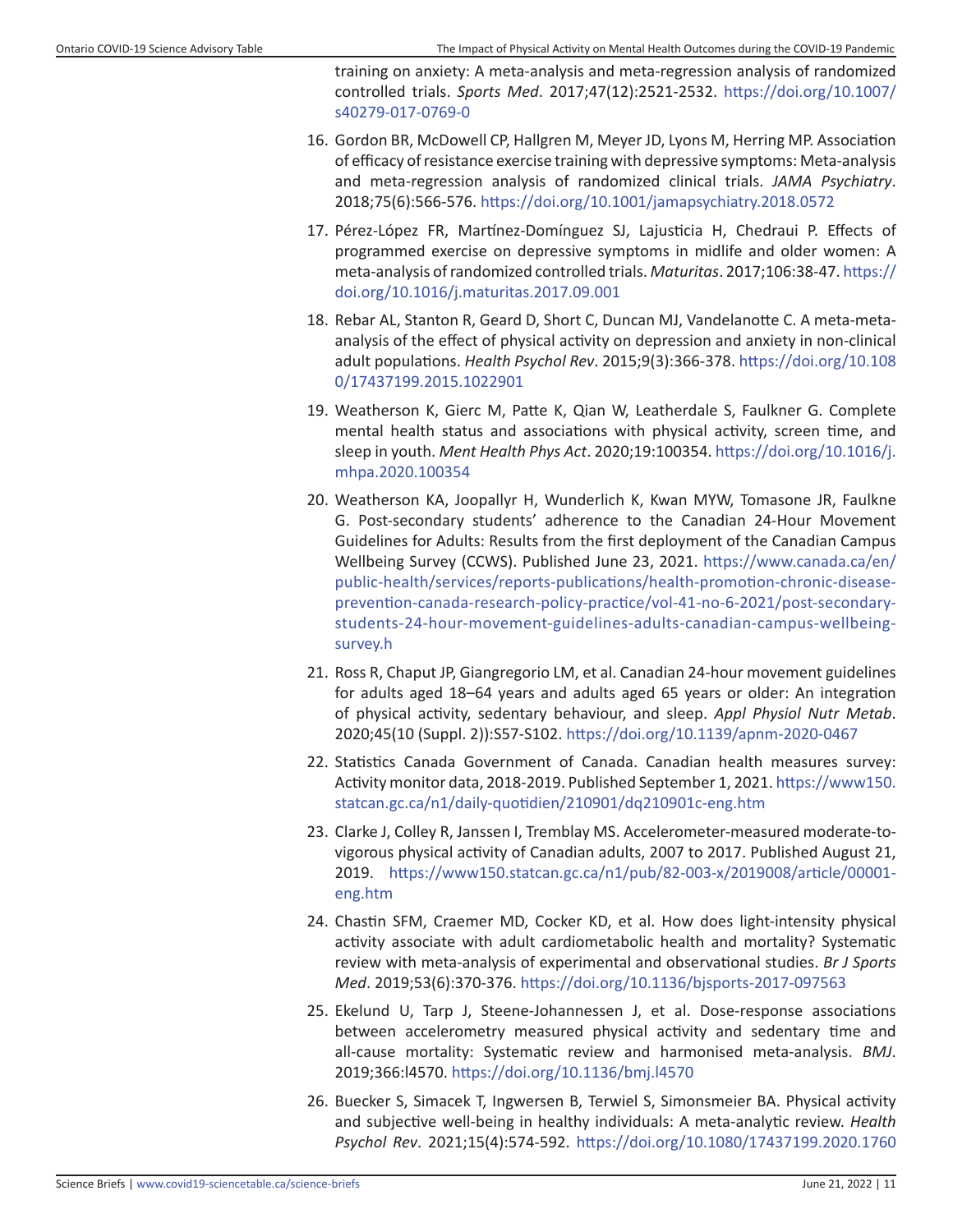[728](https://doi.org/10.1080/17437199.2020.1760728)

- 27. Ammar A, Brach M, Trabelsi K, et al. Effects of COVID-19 home confinement on eating behaviour and physical activity: Results of the ECLB-COVID-19 international online survey. *Nutrients*. 2020;12(6):1583.<https://doi.org/10.3390/nu12061583>
- 28. Constandt B, Thibaut E, De Bosscher V, Scheerder J, Ricour M, Willem A. Exercising in times of lockdown: An analysis of the impact of COVID-19 on levels and patterns of exercise among adults in Belgium. *Int J Environ Res Public Health*. 2020;17(11):4144.<https://doi.org/10.3390/ijerph17114144>
- 29. Di Sebastiano KM, Chulak-Bozzer T, Vanderloo LM, Faulkner G. Don't walk so close to me: Physical distancing and adult physical activity in Canada. *Front Psychol*. 2020;11. <https://www.frontiersin.org/article/10.3389/fpsyg.2020.01895>
- 30. Woodruff SJ, Coyne P, St-Pierre E. Stress, physical activity, and screen-related sedentary behaviour within the first month of the COVID-19 pandemic. *Appl Psychol Health Well-Being*. 2021;13(2):454-468. [https://doi.org/10.1111/](https://doi.org/10.1111/aphw.12261) [aphw.12261](https://doi.org/10.1111/aphw.12261)
- 31. Monitoring & tracking the field: Changes in behaviour due to the pandemic. CFLRI'S bulletin series monitoring sport and recreation in Canada; 2021. [https://](https://cflri.ca/sites/default/files/2022-03/CFLRI-TrackingTheField-Covid19-Changes-Behaviour-EN.pdf) [cflri.ca/sites/default/files/2022-03/CFLRI-TrackingTheField-Covid19-Changes-](https://cflri.ca/sites/default/files/2022-03/CFLRI-TrackingTheField-Covid19-Changes-Behaviour-EN.pdf)[Behaviour-EN.pdf](https://cflri.ca/sites/default/files/2022-03/CFLRI-TrackingTheField-Covid19-Changes-Behaviour-EN.pdf)
- 32. Gilmour H. Self-perceived mental health and health-related behaviours of Canadians during the COVID-19 pandemic. Statistics Canada Government of Canada. Published May 12, 2020. [https://www150.statcan.gc.ca/n1/pub/45-28-](https://www150.statcan.gc.ca/n1/pub/45-28-0001/2020001/article/00011-eng.htm) [0001/2020001/article/00011-eng.htm](https://www150.statcan.gc.ca/n1/pub/45-28-0001/2020001/article/00011-eng.htm)
- 33. Meyer J, McDowell C, Lansing J, et al. Changes in physical activity and sedentary behavior in response to COVID-19 and their associations with mental health in 3052 US adults. *Int J Environ Res Public Health*. 2020;17(18):6469. [https://doi.](https://doi.org/10.3390/ijerph17186469) [org/10.3390/ijerph17186469](https://doi.org/10.3390/ijerph17186469)
- 34. Slimani M, Paravlic A, Mbarek F, Bragazzi NL, Tod D. The relationship between physical activity and quality of life during the confinement induced by COVID-19 outbreak: A pilot study in Tunisia. *Front Psychol*. 2020;11. [https://www.frontiersin.](https://www.frontiersin.org/article/10.3389/fpsyg.2020.01882) [org/article/10.3389/fpsyg.2020.01882](https://www.frontiersin.org/article/10.3389/fpsyg.2020.01882)
- 35. Bauer LL, Seiffer B, Deinhart C, et al. Associations of exercise and social support with mental health during quarantine and social-distancing measures during the COVID-19 pandemic: A cross-sectional survey in Germany. *medRxiv*. Published online July 2, 2020:2020.07.01.20144105. [https://doi.](https://doi.org/10.1101/2020.07.01.20144105) [org/10.1101/2020.07.01.20144105](https://doi.org/10.1101/2020.07.01.20144105)
- 36. Chouchou F, Augustini M, Caderby T, Caron N, Turpin NA, Dalleau G. The importance of sleep and physical activity on well-being during COVID-19 lockdown: Reunion island as a case study. *Sleep Med*. 2021;77:297-301. [https://doi.org/10.1016/j.](https://doi.org/10.1016/j.sleep.2020.09.014) [sleep.2020.09.014](https://doi.org/10.1016/j.sleep.2020.09.014)
- 37. Jacob L, Tully MA, Barnett Y, et al. The relationship between physical activity and mental health in a sample of the UK public: A cross-sectional study during the implementation of COVID-19 social distancing measures. Ment Health Phys Act. 2020;19:100345.<https://doi.org/10.1016/j.mhpa.2020.100345>
- 38. Maugeri G, Castrogiovanni P, Battaglia G, et al. The impact of physical activity on psychological health during COVID-19 pandemic in Italy. *Heliyon*. 2020;6(6):e04315. <https://doi.org/10.1016/j.heliyon.2020.e04315>
- 39. Deng CH, Wang JQ, Zhu LM, et al. Association of web-based physical education with mental health of college students in wuhan during the COVID-19 outbreak: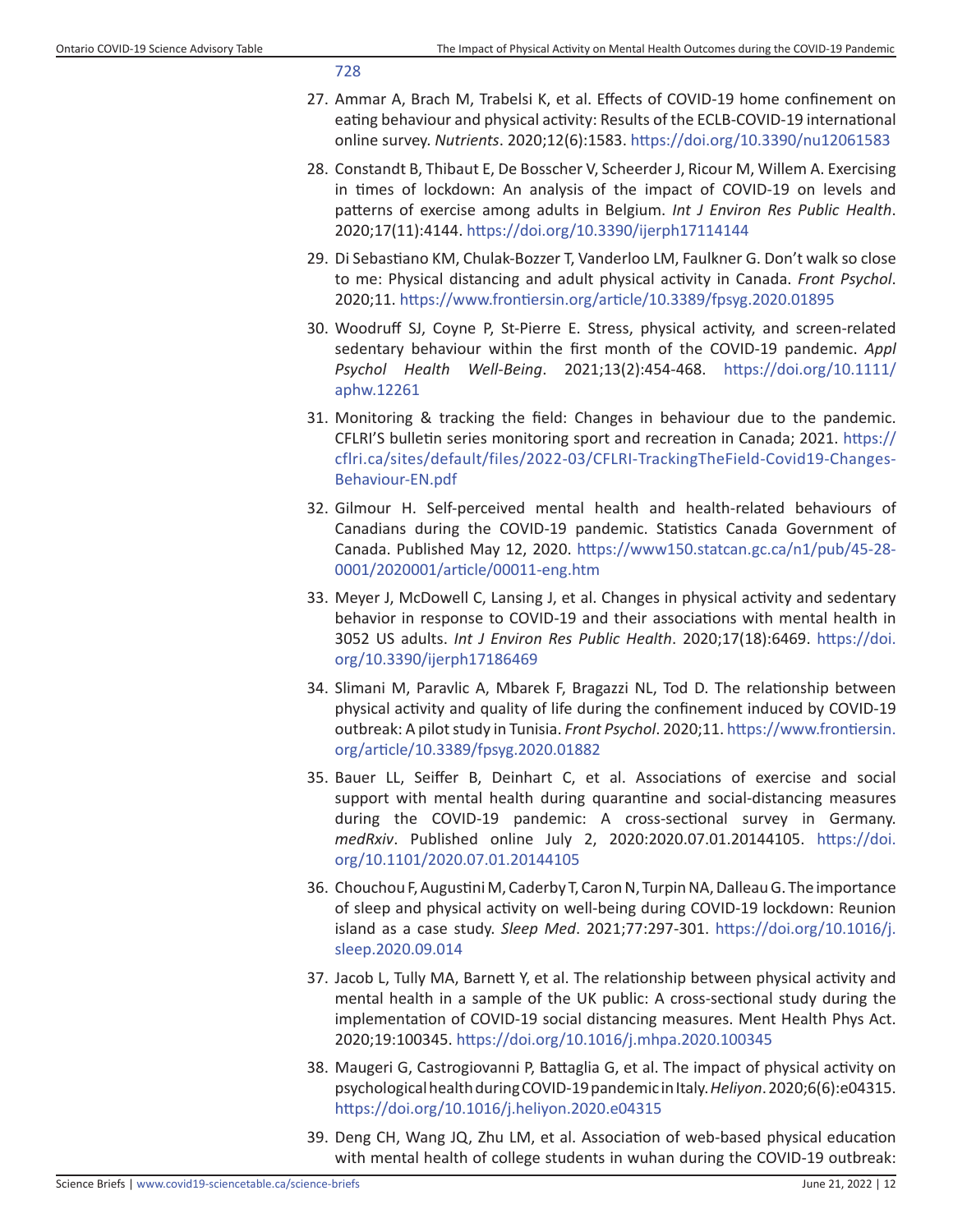Cross-sectional survey study. *J Med Internet Res*. 2020;22(10):e21301. [https://doi.](https://doi.org/10.2196/21301) [org/10.2196/21301](https://doi.org/10.2196/21301)

- 40. Zheng C, Huang WY, Sheridan S, Sit CHP, Chen XK, Wong SHS. COVID-19 pandemic brings a sedentary lifestyle in young adults: A cross-sectional and longitudinal study. *Int J Environ Res Public Health*. 2020;17(17):6035. [https://doi.org/10.3390/](https://doi.org/10.3390/ijerph17176035) [ijerph17176035](https://doi.org/10.3390/ijerph17176035)
- 41. Stanton R, To QG, Khalesi S, et al. Depression, anxiety and stress during COVID-19: Associations with changes in physical activity, sleep, tobacco and alcohol use in Australian adults. *Int J Environ Res Public Health*. 2020;17(11):4065. [https://doi.](https://doi.org/10.3390/ijerph17114065) [org/10.3390/ijerph17114065](https://doi.org/10.3390/ijerph17114065)
- 42. Marashi MY, Nicholson E, Ogrodnik M, Fenesi B, Heisz JJ. A mental health paradox: Mental health was both a motivator and barrier to physical activity during the COVID-19 pandemic. *PLOS ONE*. 2021;16(4):e0239244. [https://doi.org/10.1371/](https://doi.org/10.1371/journal.pone.0239244) [journal.pone.0239244](https://doi.org/10.1371/journal.pone.0239244)
- 43. Anyan F, Hjemdal O, Ernstsen L, Havnen A. Change in physical activity during the coronavirus disease 2019 lockdown in norway: The buffering effect of resilience on mental health. *Front Psychol*. 2020;11. [https://www.frontiersin.org/](https://www.frontiersin.org/article/10.3389/fpsyg.2020.598481) [article/10.3389/fpsyg.2020.598481](https://www.frontiersin.org/article/10.3389/fpsyg.2020.598481)
- 44. Chang YK, Hung CL, Timme S, Nosrat S, Chu CH. Exercise behavior and mood during the COVID-19 pandemic in Taiwan: Lessons for the future. *Int J Environ Res Public Health*. 2020;17(19):7092. <https://doi.org/10.3390/ijerph17197092>
- 45. Zach S, Zeev A, Ophir M, Eilat-Adar S. Physical activity, resilience, emotions, moods, and weight control of older adults during the COVID-19 global crisis. *Eur Rev Aging Phys Act*. 2021;18(1):5.<https://doi.org/10.1186/s11556-021-00258-w>
- 46. Lesser IA, Nienhuis CP. The impact of COVID-19 on physical activity behavior and well-being of Canadians. *Int J Environ Res Public Health*. 2020;17(11):3899. <https://doi.org/10.3390/ijerph17113899>
- 47. Schuch FB, Vancampfort D, Firth J, et al. Physical activity and incident depression: A meta-analysis of prospective cohort studies. *Am J Psychiatry*. 2018;175(7):631- 648. <https://doi.org/10.1176/appi.ajp.2018.17111194>
- 48. Fornili M, Petri D, Berrocal C, et al. Psychological distress in the academic population and its association with socio-demographic and lifestyle characteristics during COVID-19 pandemic lockdown: Results from a large multicenter Italian study. *PLOS ONE*. 2021;16(3):e0248370.<https://doi.org/10.1371/journal.pone.0248370>
- 49. Wolf S, Seiffer B, Zeibig JM, et al. Is physical activity associated with less depression and anxiety during the COVID-19 pandemic? A rapid systematic review. *Sports Med*. 2021;51(8):1771-1783. <https://doi.org/10.1007/s40279-021-01468-z>
- 50. Runacres A, Mackintosh KA, Knight RL, et al. Impact of the COVID-19 pandemic on sedentary time and behaviour in children and adults: A systematic review and meta-analysis. *Int J Environ Res Public Health*. 2021;18(21):11286. [https://doi.](https://doi.org/10.3390/ijerph182111286) [org/10.3390/ijerph182111286](https://doi.org/10.3390/ijerph182111286)
- 51. Carroll N, Sadowski A, Laila A, et al. The impact of COVID-19 on health behavior, stress, financial and food security among middle to high income canadian families with young children. *Nutrients*. 2020;12(8):2352. [https://doi.org/10.3390/](https://doi.org/10.3390/nu12082352) [nu12082352](https://doi.org/10.3390/nu12082352)
- 52. McCormack GR, Doyle-Baker PK, Petersen JA, Ghoneim D. Parent anxiety and perceptions of their child's physical activity and sedentary behaviour during the COVID-19 pandemic in Canada. *Prev Med Rep*. 2020;20:101275. [https://doi.](https://doi.org/10.1016/j.pmedr.2020.101275) [org/10.1016/j.pmedr.2020.101275](https://doi.org/10.1016/j.pmedr.2020.101275)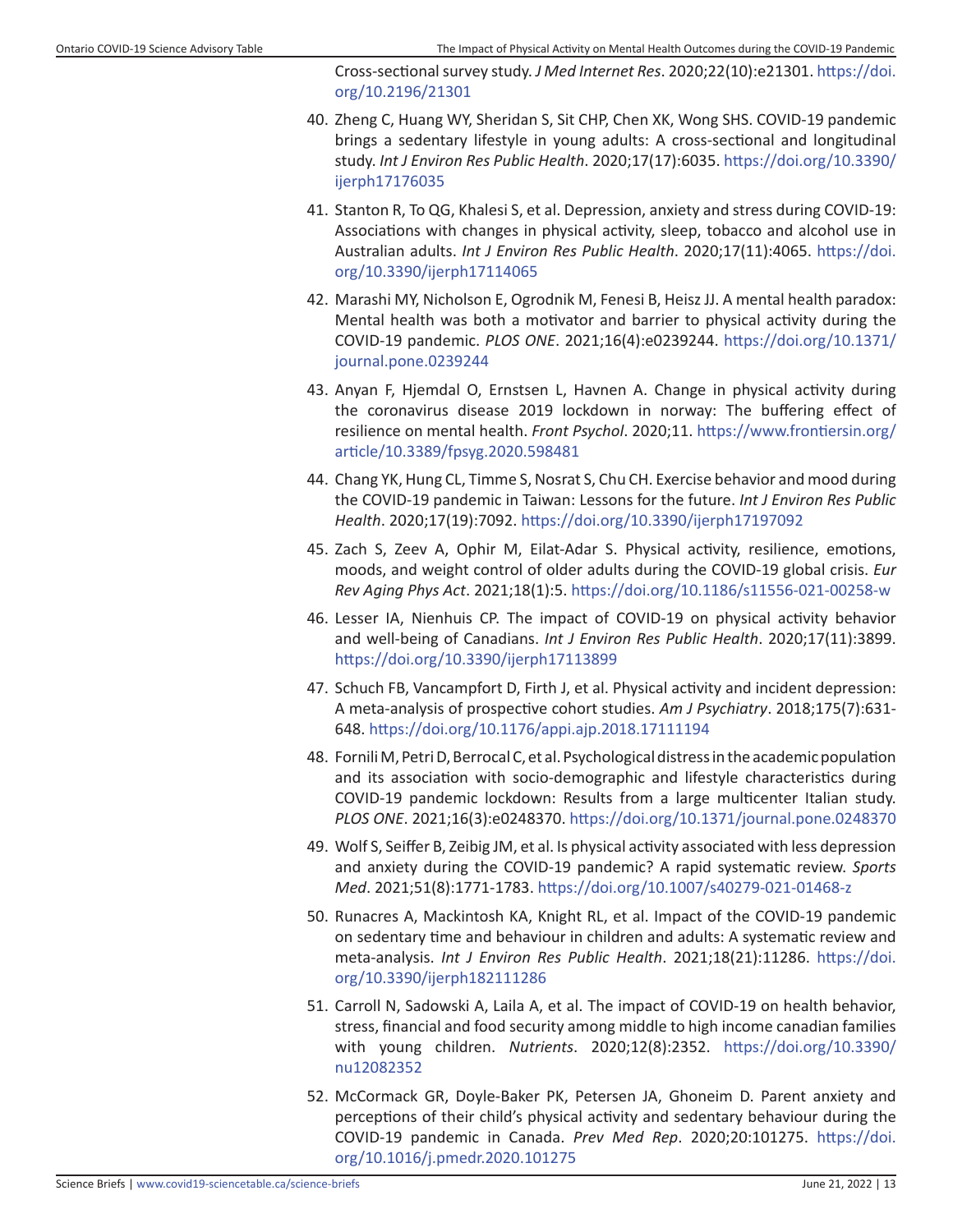- 53. Mitra R, Moore SA, Gillespie M, et al. Healthy movement behaviours in children and youth during the COVID-19 pandemic: Exploring the role of the neighbourhood environment. *Health Place*. 2020;65:102418. [https://doi.org/10.1016/j.](https://doi.org/10.1016/j.healthplace.2020.102418) [healthplace.2020.102418](https://doi.org/10.1016/j.healthplace.2020.102418)
- 54. Moore SA, Faulkner G, Rhodes RE, et al. Impact of the COVID-19 virus outbreak on movement and play behaviours of Canadian children and youth: A national survey. *Int J Behav Nutr Phys Act*. 2020;17(1):85. [https://doi.org/10.1186/s12966-](https://doi.org/10.1186/s12966-020-00987-8) [020-00987-8](https://doi.org/10.1186/s12966-020-00987-8)
- 55. Zajacova A, Jehn A, Stackhouse M, Denice P, Ramos H. Changes in health behaviours during early COVID-19 and socio-demographic disparities: A cross-sectional analysis. *Can J Public Health*. 2020;111(6):953-962. [https://doi.org/10.17269/](https://doi.org/10.17269/s41997-020-00434-y) [s41997-020-00434-y](https://doi.org/10.17269/s41997-020-00434-y)
- 56. Perez EC, Bravo DR, Rodgers SP, Khan AR, Leasure JL. Shaping the adult brain with exercise during development: Emerging evidence and knowledge gaps. *Int J Dev Neurosci*. 2019;78:147-155. <https://doi.org/10.1016/j.ijdevneu.2019.06.006>
- 57. Lubans D, Richards J, Hillman C, et al. Physical activity for cognitive and mental health in youth: A systematic review of mechanisms. *Pediatrics*. 2016;138(3):e20161642. <https://doi.org/10.1542/peds.2016-1642>
- 58. Rhodes RE, Spence JC, Berry T, et al. Parental support of the Canadian 24-hour movement guidelines for children and youth: Prevalence and correlates. *BMC Public Health*. 2019;19(1):1385.<https://doi.org/10.1186/s12889-019-7744-7>
- 59. Goethals L, Barth N, Guyot J, Hupin D, Celarier T, Bongue B. Impact of home quarantine on physical activity among older adults living at home during the COVID-19 pandemic: Qualitative interview study. *JMIR Aging*. 2020;3(1):e19007. <https://doi.org/10.2196/19007>
- 60. Moore SA, Faulkner G, Rhodes RE, et al. Few Canadian children and youth were meeting the 24-hour movement behaviour guidelines 6-months into the COVID-19 pandemic: Follow-up from a national study. *Appl Physiol Nutr Metab*. 2021;46(10):1225-1240. <https://doi.org/10.1139/apnm-2021-0354>
- 61. Riazi NA, Wunderlich K, Gierc M, et al. "You can't go to the park, you can't go here, you can't go there": Exploring parental experiences of COVID-19 and its impact on their children's movement behaviours. *Children*. 2021;8(3):219. [https://doi.](https://doi.org/10.3390/children8030219) [org/10.3390/children8030219](https://doi.org/10.3390/children8030219)
- 62. Toombs E, Mushquash CJ, Mah L, et al. Increased screen time for children and youth during the COVID-19 pandemic. *Sci Briefs Ont COVID-19 Sci Advis Table*. 2022;3(59).<https://doi.org/10.47326/ocsat.2022.03.59.1.0>
- 63. Allesøe K, Lau CJ, Buhelt LP, Aadahl M. Physical activity, self-rated fitness and stress among 55,185 men and women in the Danish Capital Region Health survey 2017. *Prev Med Rep*. 2021;22:101373.<https://doi.org/10.1016/j.pmedr.2021.101373>
- 64. Rogowska AM, Pavlova I, Kuśnierz C, Ochnik D, Bodnar I, Petrytsa P. Does physical activity matter for the mental health of university students during the COVID-19 pandemic? *J Clin Med*. 2020;9(11):3494. <https://doi.org/10.3390/jcm9113494>
- 65. Lotoski L, Fuller D, Stanley KG, Rainham D, Muhajarine N. The effect of season and neighbourhood-built environment on home area sedentary behaviour in 9-14 year old children. *Int J Environ Res Public Health*. 2021;18(4):1968. [https://doi.](https://doi.org/10.3390/ijerph18041968) [org/10.3390/ijerph18041968](https://doi.org/10.3390/ijerph18041968)
- 66. Nagata JM, Cortez CA, Dooley EE, Iyer P, Ganson KT, Pettee Gabriel K. Moderateto-vigorous intensity physical activity among adolescents in the USA during the COVID-19 pandemic. *Prev Med Rep*. 2022;25:101685. [https://doi.org/10.1016/j.](https://doi.org/10.1016/j.pmedr.2021.101685)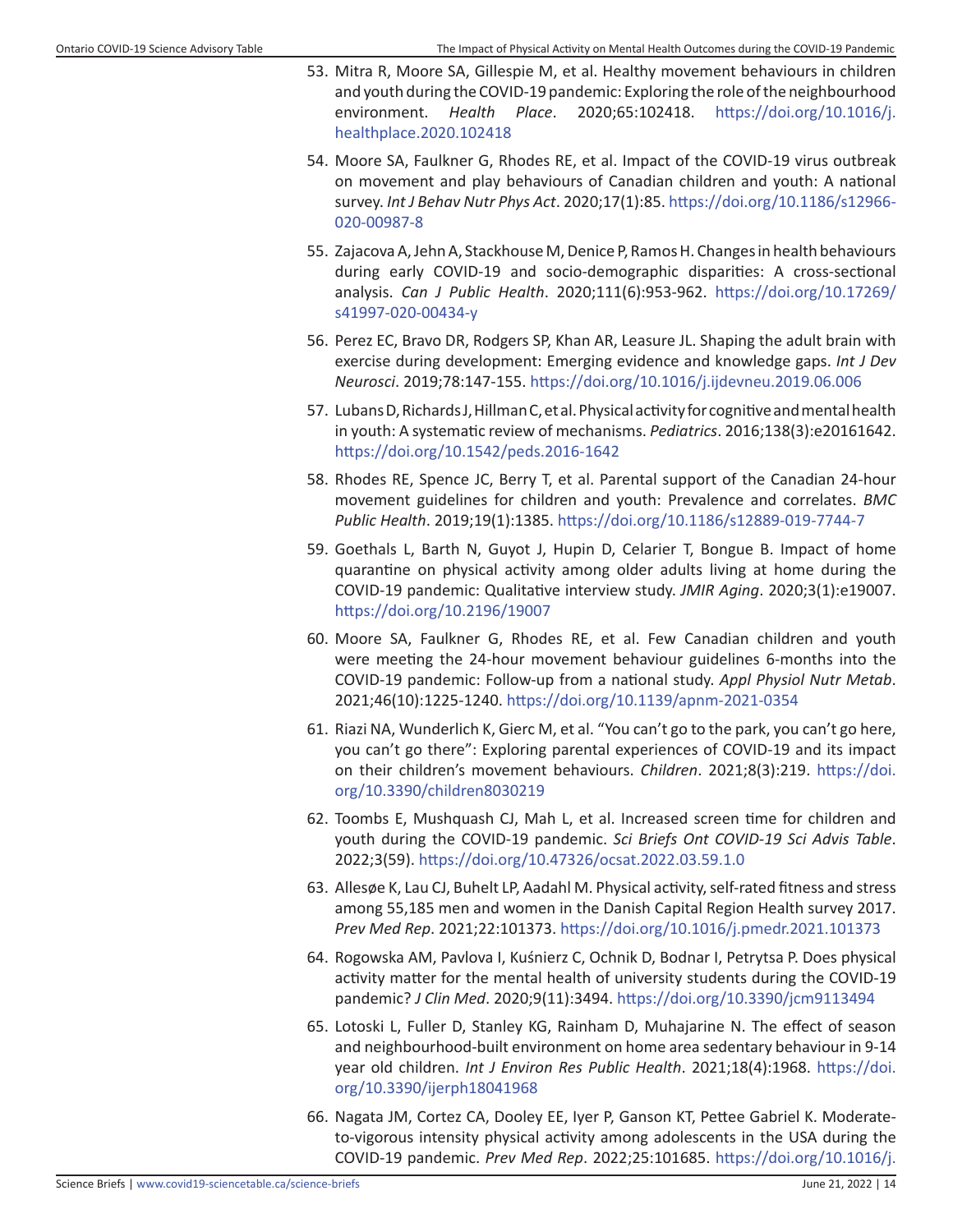[pmedr.2021.101685](https://doi.org/10.1016/j.pmedr.2021.101685)

- 67. Rollo S, Roberts KC, Bang F, et al. Sociodemographic factors associated with meeting the Canadian 24-hour movement guidelines among adults: Findings from the Canadian health measures survey. *J Phys Act Health*. 2022;19(3):194- 202. <https://doi.org/10.1123/jpah.2021-0542>
- 68. Statistics Canada Government of Canada. Table 3: Percentage of adults meeting the Canadian physical activity guidelines (≥150 minutes per week of MVPAbouts), by Canadian health measures survey cycle, sex and age group, household population aged 18 to 79 years, Canada, 2007 to 2017. Published August 21, 2019. [https://](https://www150.statcan.gc.ca/n1/pub/82-003-x/2019008/article/00001/tbl/tbl03-eng.htm) [www150.statcan.gc.ca/n1/pub/82-003-x/2019008/article/00001/tbl/tbl03-eng.](https://www150.statcan.gc.ca/n1/pub/82-003-x/2019008/article/00001/tbl/tbl03-eng.htm) [htm](https://www150.statcan.gc.ca/n1/pub/82-003-x/2019008/article/00001/tbl/tbl03-eng.htm)
- 69. Leigh JP, Brundin-Mather R, Soo A, et al. Public perceptions during the first wave of the COVID-19 pandemic in Canada: A demographic analysis of self-reported beliefs, behaviors, and information acquisition. *BMC Public Health*. 2022;22(1):699. <https://doi.org/10.1186/s12889-022-13058-3>
- 70. Alon T, Doepke M, Olmstead-Rumsey J, Tertilt M. This time it's different: The role of women's employment in a pandemic recession. Published online August 2020. <https://doi.org/10.3386/w27660>
- 71. Social isolation amongst older adults during the pandemic. Government of Canada. [http://www12.esdc.gc.ca/sgpe-pmps/h.4m.2@-eng.jsp?utm\\_campaign=not](http://www12.esdc.gc.ca/sgpe-pmps/h.4m.2@-eng.jsp?utm_campaign=not-applicable&utm_medium=vanity-url&utm_source=canada-ca_publicentre-esdc)[applicable&utm\\_medium=vanity-url&utm\\_source=canada-ca\\_publicentre-esdc](http://www12.esdc.gc.ca/sgpe-pmps/h.4m.2@-eng.jsp?utm_campaign=not-applicable&utm_medium=vanity-url&utm_source=canada-ca_publicentre-esdc)
- 72. Frieden TR. A framework for public health action: The health impact pyramid. *Am J Public Health*. 2010;100(4):590-595. <https://doi.org/10.2105/AJPH.2009.185652>
- 73. CDC. Overcoming barriers to physical activity. Centers for Disease Control and Prevention. Published June 3, 2022. [https://www.cdc.gov/physicalactivity/basics/](https://www.cdc.gov/physicalactivity/basics/adding-pa/barriers.html) [adding-pa/barriers.html](https://www.cdc.gov/physicalactivity/basics/adding-pa/barriers.html)
- 74. Guy F, Lira Y, Mark S. T, John C. S. Exploring the impact of the 'new' ParticipACTION: Overview and introduction of the special issue. *Health Promot Chronic Dis Prev Can Res Policy Pract*. 2018;38(4):153-161. [https://www.ncbi.nlm.nih.gov/pmc/](https://www.ncbi.nlm.nih.gov/pmc/articles/PMC5983879/) [articles/PMC5983879/](https://www.ncbi.nlm.nih.gov/pmc/articles/PMC5983879/)
- 75. Dozois DJA. Anxiety and depression in Canada during the COVID-19 pandemic: A national survey. *Can Psychol Can*. 2021;62(1):136-142. [https://doi.org/10.1037/](https://doi.org/10.1037/cap0000251) [cap0000251](https://doi.org/10.1037/cap0000251)
- 76. Brooks SK, Webster RK, Smith LE, et al. The psychological impact of quarantine and how to reduce it: Rapid review of the evidence. *The Lancet*. 2020;395(10227):912- 920. [https://doi.org/10.1016/S0140-6736\(20\)30460-8](https://doi.org/10.1016/S0140-6736(20)30460-8)
- 77. Ekkekakis P, Hall EE, VanLanduyt LM, Petruzzello SJ. Walking in (affective) circles: Can short walks enhance affect? *J Behav Med*. 2000;23(3):245-275. [https://doi.](https://doi.org/10.1023/A:1005558025163) [org/10.1023/A:1005558025163](https://doi.org/10.1023/A:1005558025163)
- 78. Werneck AO, Oyeyemi AL, Silva DR. Physical activity and depression: Is 150 min/ week of moderate to vigorous physical activity a necessary threshold for decreasing risk of depression in adults? Different views from the same data. *Soc Psychiatry Psychiatr Epidemiol*. 2018;53(3):323-324. [https://doi.org/10.1007/s00127-018-](https://doi.org/10.1007/s00127-018-1490-5) [1490-5](https://doi.org/10.1007/s00127-018-1490-5)
- 79. Arena R, Lavie CJ. Moving more and sitting less Now more than ever-an important message for the prevention and treatment of chronic disease and pandemics. *Prog Cardiovasc Dis*. 2021;64:1-2.<https://doi.org/10.1016/j.pcad.2020.10.001>
- 80. CBC News. Nature is healing: Doctors in B.C., other provinces can prescribe Parks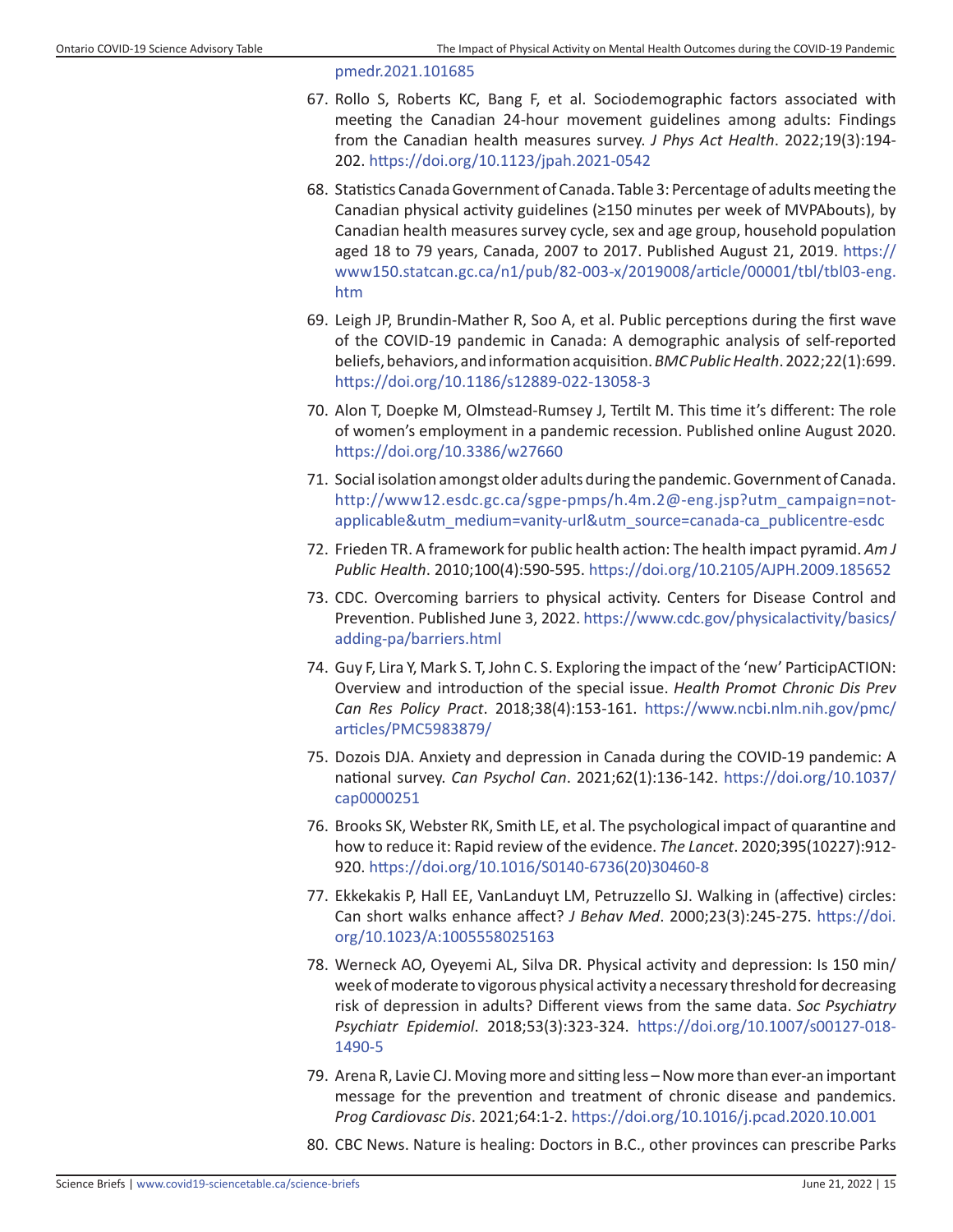Canada passes to patients. *CBC*. Published February 9, 2022. [https://www.cbc.ca/](https://www.cbc.ca/news/canada/british-columbia/bc-parks-canada-prescription-1.6344141) [news/canada/british-columbia/bc-parks-canada-prescription-1.6344141](https://www.cbc.ca/news/canada/british-columbia/bc-parks-canada-prescription-1.6344141)

- 81. Colberg SR, Sigal RJ, Yardley JE, et al. Physical activity/exercise and diabetes: A position statement of the American diabetes association. *Diabetes Care*. 2016;39(11):2065-2079. <https://doi.org/10.2337/dc16-1728>
- 82. Bland KA, Bigaran A, Campbell KL, Trevaskis M, Zopf EM. Exercising in isolation? The role of telehealth in exercise oncology during the COVID-19 pandemic and beyond. *Phys Ther*. 2020;100(10):1713-1716. [https://doi.org/10.1093/ptj/](https://doi.org/10.1093/ptj/pzaa141) [pzaa141](https://doi.org/10.1093/ptj/pzaa141)
- 83. Marzolini S, Ghisi GL de M, Hébert AA, Ahden S, Oh P. Cardiac rehabilitation in canada during COVID-19. *CJC Open*. 2021;3(2):152-158. [https://doi.org/10.1016/j.](https://doi.org/10.1016/j.cjco.2020.09.021) [cjco.2020.09.021](https://doi.org/10.1016/j.cjco.2020.09.021)
- 84. Yarnall KSH, Pollak KI, Østbye T, Krause KM, Michener JL. Primary care: Is there enough time for prevention? *Am J Public Health*. 2003;93(4):635-641. [https://doi.](https://doi.org/10.2105/AJPH.93.4.635) [org/10.2105/AJPH.93.4.635](https://doi.org/10.2105/AJPH.93.4.635)
- 85. Zachary Z, Brianna F, Brianna L, et al. Self-quarantine and weight gain related risk factors during the COVID-19 pandemic. *Obes Res Clin Pract*. 2020;14(3):210-216. <https://doi.org/10.1016/j.orcp.2020.05.004>
- 86. Thompson Coon J, Boddy K, Stein K, Whear R, Barton J, Depledge MH. Does participating in physical activity in outdoor natural environments have a greater effect on physical and mental well-being than physical activity indoors? A systematic review. *Environ Sci Technol*. 2011;45(5):1761-1772. [https://doi.](https://doi.org/10.1021/es102947t) [org/10.1021/es102947t](https://doi.org/10.1021/es102947t)
- 87. WHO Regional Office for Europe. Urban Green Spaces and Health: A Review of Evidence.; 2016. [https://apps.who.int/iris/bitstream/handle/10665/345751/](https://apps.who.int/iris/bitstream/handle/10665/345751/WHO-EURO-2016-3352-43111-60341-eng.pdf?sequence=1&isAllowed=y) [WHO-EURO-2016-3352-43111-60341-eng.pdf?sequence=1&isAllowed=y](https://apps.who.int/iris/bitstream/handle/10665/345751/WHO-EURO-2016-3352-43111-60341-eng.pdf?sequence=1&isAllowed=y)
- 88. Storgaard RL, Hansen HS, Aadahl M, Glümer C. Association between neighbourhood green space and sedentary leisure time in a Danish population. *Scand J Public Health*. 2013;41(8):846-852. <https://doi.org/10.1177/1403494813499459>
- 89. Barton J, Rogerson M. The importance of green space for mental health. *BJPsych Int*. 2017;14(4):79-81.<https://doi.org/10.1192/S2056474000002051>
- 90. Kardan O, Gozdyra P, Misic B, et al. Neighborhood green space and health in a large urban center. *Sci Rep*. 2015;5(1):11610.<https://doi.org/10.1038/srep11610>
- 91. Richardson EA, Pearce J, Mitchell R, Kingham S. Role of physical activity in the relationship between urban green space and health. *Public Health*. 2013;127(4):318-324. <https://doi.org/10.1016/j.puhe.2013.01.004>
- 92. Zhang R, Zhang CQ, Rhodes RE. The pathways linking objectively-measured green space exposure and mental health: A systematic review of observational studies. *Environ Res*. 2021;198:111233.<https://doi.org/10.1016/j.envres.2021.111233>
- 93. Toronto Public Health. Green City: Why Nature Matters to Health an Evidence Review.; 2015:37. [https://www.toronto.ca/legdocs/mmis/2015/hl/bgrd/](https://www.toronto.ca/legdocs/mmis/2015/hl/bgrd/backgroundfile-83421.pdf) [backgroundfile-83421.pdf](https://www.toronto.ca/legdocs/mmis/2015/hl/bgrd/backgroundfile-83421.pdf)
- 94. Greene CS, Robinson PJ, Millward AA. Canopy of advantage: Who benefits most from city trees? *J Environ Manage*. 2018;208:24-35. [https://doi.org/10.1016/j.](https://doi.org/10.1016/j.jenvman.2017.12.015) [jenvman.2017.12.015](https://doi.org/10.1016/j.jenvman.2017.12.015)
- 95. Doiron D, Setton EM, Shairsingh K, et al. Healthy built environment: Spatial patterns and relationships of multiple exposures and deprivation in Toronto, Montreal and Vancouver. *Environ Int*. 2020;143:106003. [https://doi.org/10.1016/j.](https://doi.org/10.1016/j.envint.2020.106003)